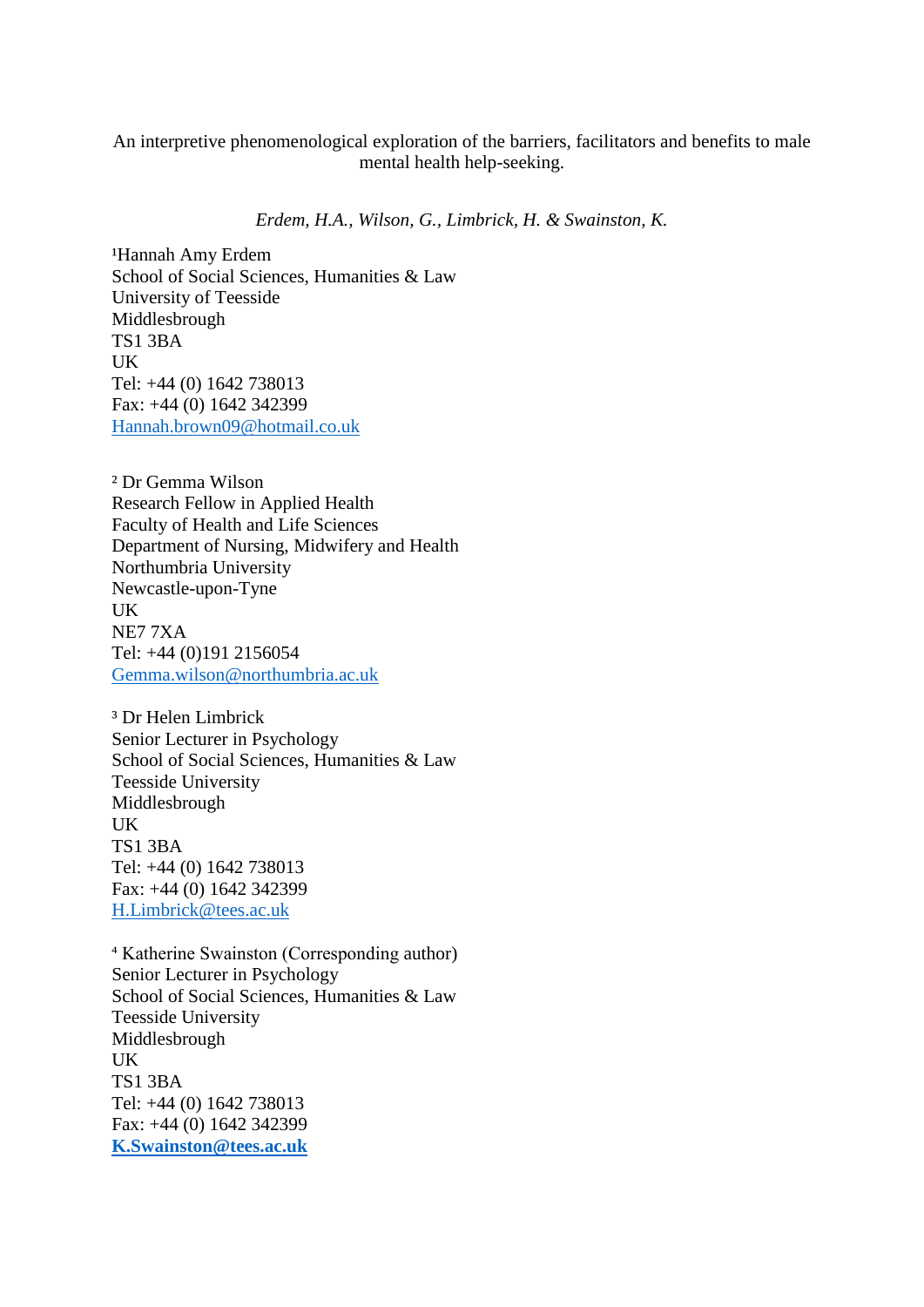### **Abstract**

 Barriers, facilitators and benefits associated with male mental health help-seeking are poorly understood in the context of men's gendered experiences. The present study utilised purposive sampling to recruit seven British adult males diagnosed with a mental health condition to explore their lived experiences of help-seeking. Interpretative phenomenological analysis of semi-structured interviews revealed three themes: 'denial as preservation', 'reframing masculine identity', and 'normalisation and empowerment'. While denial was found to act as a barrier to help-seeking, reframing masculine identity to incorporate helpseeking as a valued masculine enactment was a facilitator. Normalisation of mental ill health was important in developing a sense of belonging and connectedness with others and the development of a sense of purpose through an exchange of being supportive and supported were perceived benefits of help-seeking. Understanding the construction and negotiation processes of distress and vulnerability connected to gender are crucial to understanding men's help-seeking for mental health conditions.

#### **Keywords**

Help-seeking; mental health; men's experiences; masculine identity; interpretive phenomenological analysis

## **Introduction**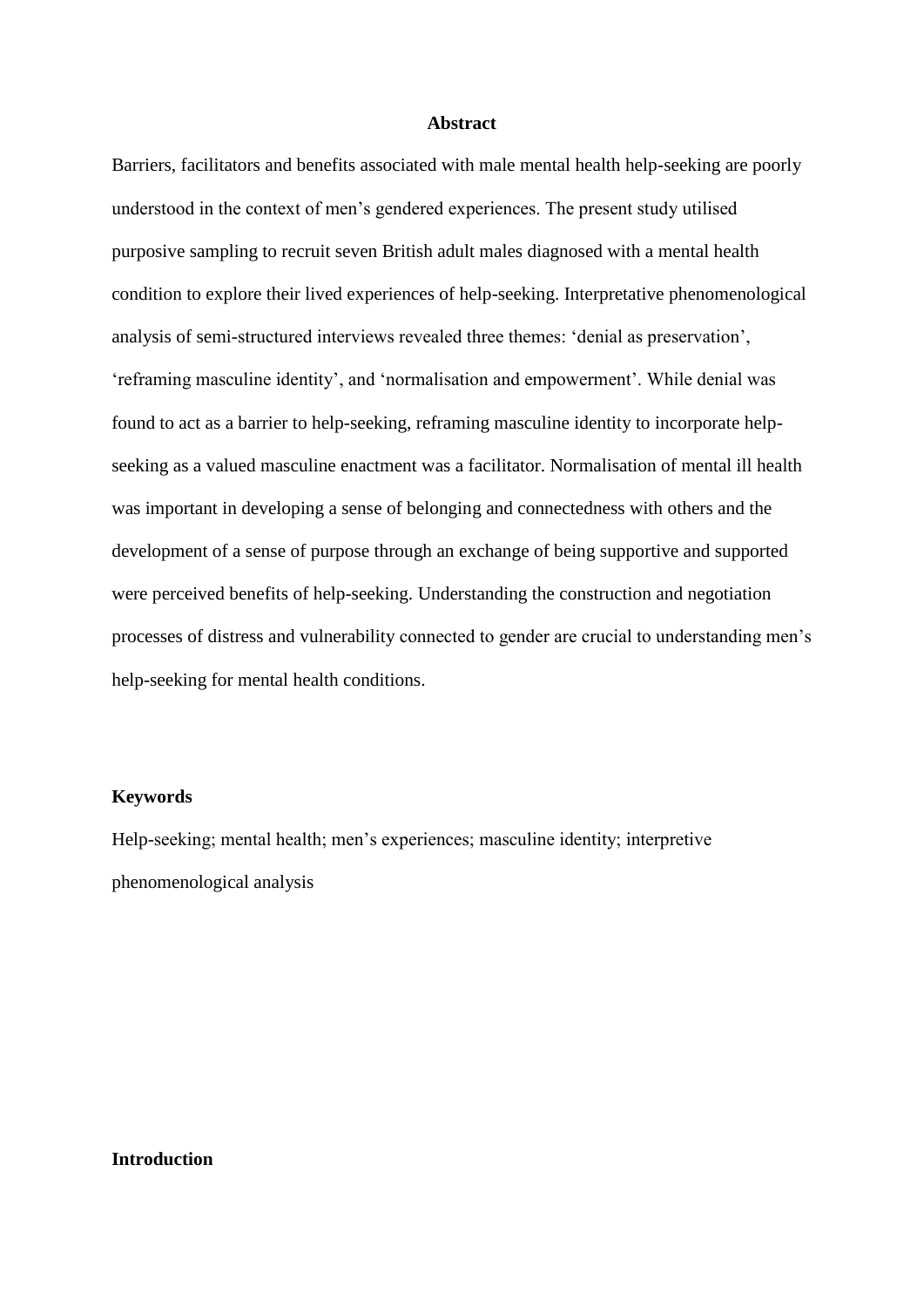Gender-related disparities in seeking mental health support is a major focus in research and practice (Addis & Mahalik, 2003). The complexity between social relations, and gender, acts as an influential factor in both prescribing and limiting men's health and health-related behaviours (Evans, Frank, Oliffe & Gregory, 2011). Drawing on the relationship between the social construction of masculinity and men's health beliefs may provide insight in to men's behaviours are often viewed as the product of role socialisation, relating to learnt behaviours and cultural norms of what constitutes masculinity or femininity (Good et al, 1995; O'Neil et al, 2008). Hegemonic masculinity within western society is typically associated with the a young age and internalise these understandings into the self-concept (Steffens & Viladot, 2015). Men who experience greater gender role conflict are found to view help-seeking negatively (Pina, 2012; Mendoza & Cummings, 2001), resulting in a decreased likelihood of mental health help-seeking practices (Chapple & Ziebland, 2002). Male help-seeking possession of traits including assertiveness, dominance, control and emotional resistance (Evans, Frank, Oliffe & Gregory, 2011). Males are knowledgeable of gender stereotypes from seeking the necessary support (Good, Dell & Mintz, 1989).

 men (Heru, Strong, Price & Recupero, 2006), suggesting men may express emotional distress McGorry, 2005). Men may view recognition and support-seeking for mental health threatening for their self-perceptions of masculinity (Emslie, Ridge, Ziebland & Hunt, 2006), as masculinity is linked to competence and achievement, requiring men to demonstrate self- may kindle feelings of powerlessness, lack of control and vulnerability (Emslie, Ridge, are argued as important aspects of displaying hegemonic masculinity. Therefore, the denial of Health professionals frequently report issues in the detection of illness and communication with in other ways or fail to adequately recognise symptoms (Cotton, Wright, Harris, Jorm & reliance and strength. In contrast, emotional expressions linked with depression such as crying Ziebland & Hunt, 2006; Good et al, 1989). Emotional control and the denial of vulnerability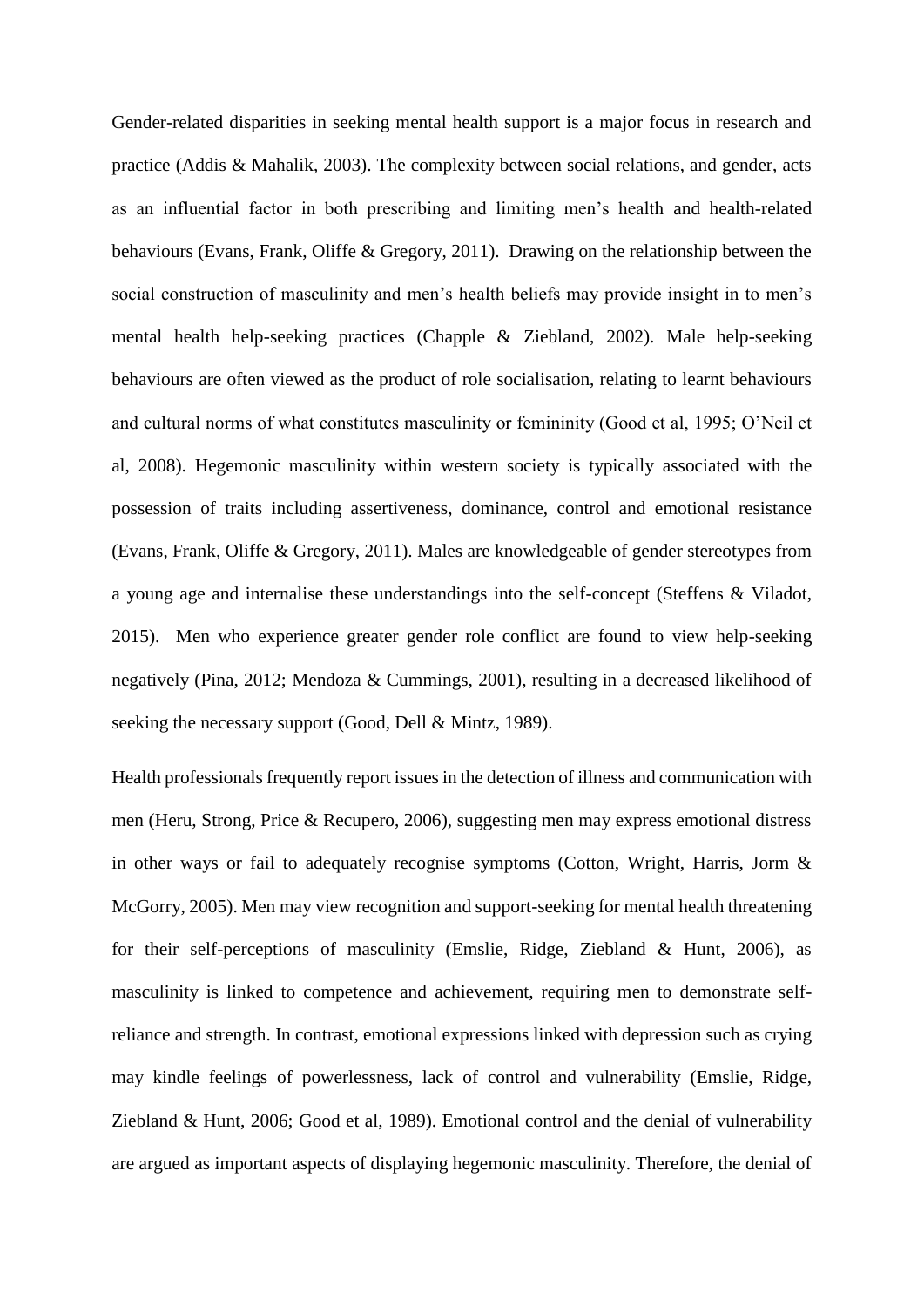mental ill health may be one means as to protect the masculine self, avoiding possible assessment of a lower-status position (Courtenay, 2000) and stigmatisation (Bereger et al, services and seeking support for mental health concerns (Vogal & Wade, 2009; Corrigan, 2004; CALM, 2016), closely followed by an unwillingness to disclose issues due to feelings of shame results in self-stigmatisation and low self-esteem (Rusch, Corrigan, Todd & Bodenhausen, 2005). Furthermore, fear of stigma is commonly cited as a key attitudinal barrier to accessing (Topkaya, 2015). Internalisation of negative stereotypes associated with mental ill health often 2010).

 consensus that men enact multiple masculinities (Connell, 2005; Connell & Messerschmidt, 2005). Recent findings have demonstrated that seeking support may be redefined as signifying autonomy, strength or courage (Roy, Tremblay & Robertson, 2014), whereby men may prefer signalling a positive difference from other men and traditional masculine norms (Emslie et al, 2006). Attributes such as sensitivity (Emslie et al, 2006) and emotional communication are reconstructed and become valued aspects of the masculine self (Oliffe et al, 2011). The gender role paradigm cannot explain why some men, under certain conditions will actively seek help for mental distress (Addis & Mahalik, 2003; O'Brien, Hunt and Hart, 2005). Utilising the concept of masculinity to capture all characteristics expressed by men creates a false notion that all men share specific, innate behaviours to a greater or lesser extent. A more adequate recognises that male identity can be fragmented, multiple and fluid in both the formation and However, unlike traditional views of a single idealised male prototype, there is now common to take an active, pragmatic or problem -solving approach to help-seeking (Emslie et al, 2007). Indeed, some have reported that a minority of men interpret their experiences of depression as conceptualisation of masculinities avoids strict adherence to essentialist notions and instead expression of masculinity (Connell, 1995; Robertson, Williams & Oliffe, 2016). Recognising this is important in fully understanding different health practices amongst men (Robertson,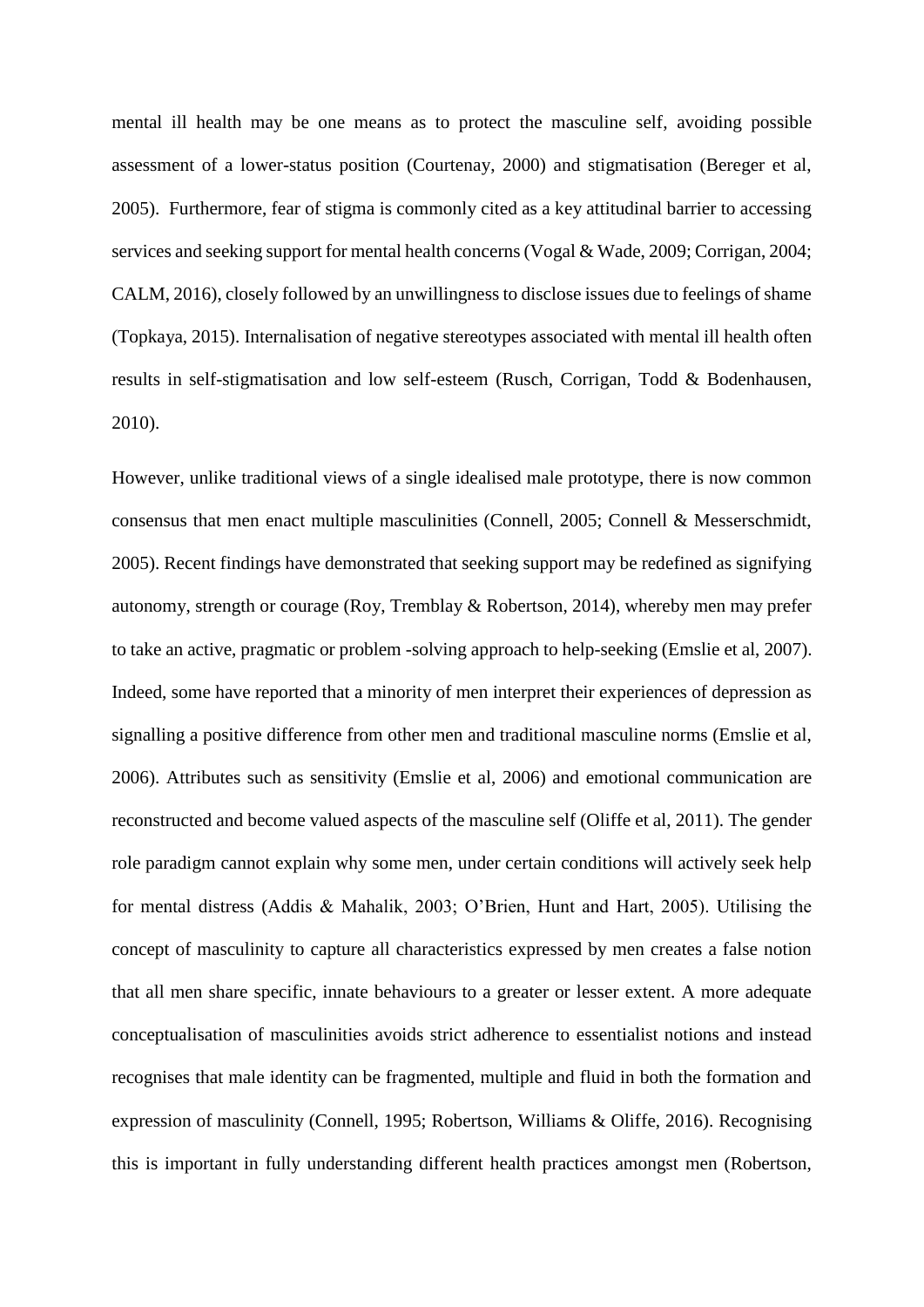Williams & Oliffe, 2016) and can further aid understandings of how men change and contradict practises related to health or illness.

 Viewing masculinity solely through a traditional lens, underestimates the complexities of men's mental health needs, particularly in relation to their problematic ambivalence and mistrust in mental health treatment (Johnson & Repta, 2012; Pederson & Vogel, 2007). Current mental health care approaches are argued to be inadequately prepared to provide engaging, appropriate and effective support for men presenting with mental ill health (Calear, Griffiths comprehensive and paradigmatic shift is necessary in the way male mental health is both viewed and treated (Seidler, Rice, River, Oliffe & Dhillon, 2017). Other mediating factors such as the availability of service information, location, confidentiality policies and financial implications, have also been shown to aid the decision -making process regarding support & Christensen, 2011; Harris et al, 2015; Morrison, Trigeorgis & John, 2014). Therefore, a seeking in males (Setiawen, 2006).

 There is a paucity of qualitative research exploring men currently seeking support and the seeking in men (Galdas, Cheater & Marshal, 2005) and the role of masculine beliefs in relation to the similarities or differences between men requires attention (Galdas, Cheater & Marshal, 2005). The present study aimed to explore adult men's gendered experiences of current help- seeking for a diagnosed mental health condition. The research asks the question: What are the motives or influences encouraging support seeking (Topkaya, 2015). Further exploration of the barriers, facilitators and benefits associated with the decision-making processes of helpbarriers, facilitators and benefits of male mental health help-seeking?

## **Method**

### **Design**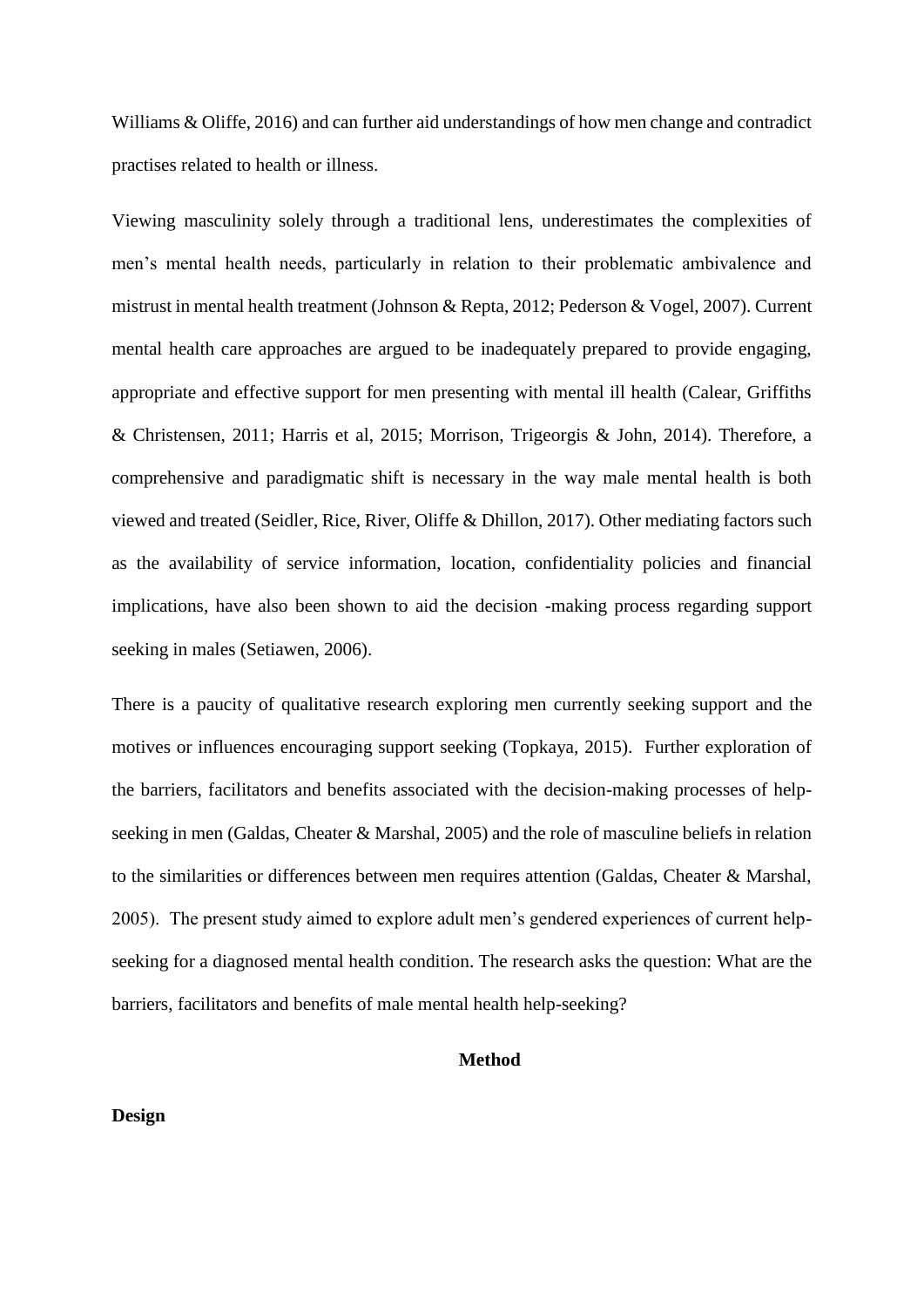As male gender identity is proposed to emerge through a range of gendered practices within related concerns (Courtenay, 2000) was central to the current study. The interpretive Hendry, 2011) and enable exploration of the lived experiences of adult males currently seeking social interactions, exploration of male gender in relation to men's experience of mental healthphenomenological approach (Smith, 1996) offered an adaptable and accessible method of providing an in-depth account that aimed to privilege the individual (Pringle, Drummond & mental health support.

#### **Participants**

Purposive sampling was utilised to recruit 7 male participants, aged between 24 and 46 years, currently seeking support for a diagnosed mental health condition (depression = 6; anxiety  $= 2$ ; post-traumatic stress disorder  $= 1$ ). The small sample size allowed for the retention of original meanings from each participant narrative account (Pringle, Drummond & Hendry, 2011) and location of emerging themes within the data (Smith, Jarman  $\&$ Osborne, 1999). Participants were recruited via a male mental health group based in the North East of England. The North East of England retains one of the highest in rates of male suicide in the UK (ONS, 2017). Time since diagnosis ranged between 2 and 13 years. No compensation or incentives were issued for taking part.

#### **Materials**

Pressures to enact cultural ideals of masculinity may serve as a function to conceal key issues faced by men (Broom, 2004) and therefore interview questions were developed to facilitate sense making of participants experiences beyond any potential gender enactments displayed during interview discussion. This included: minimising of vulnerability, nondisclosure of emotions and avoidance of clarification (Schwalbe & Wolkiomir, 2001). This incorporated the reduction of emotionally loaded questions and the use of specific language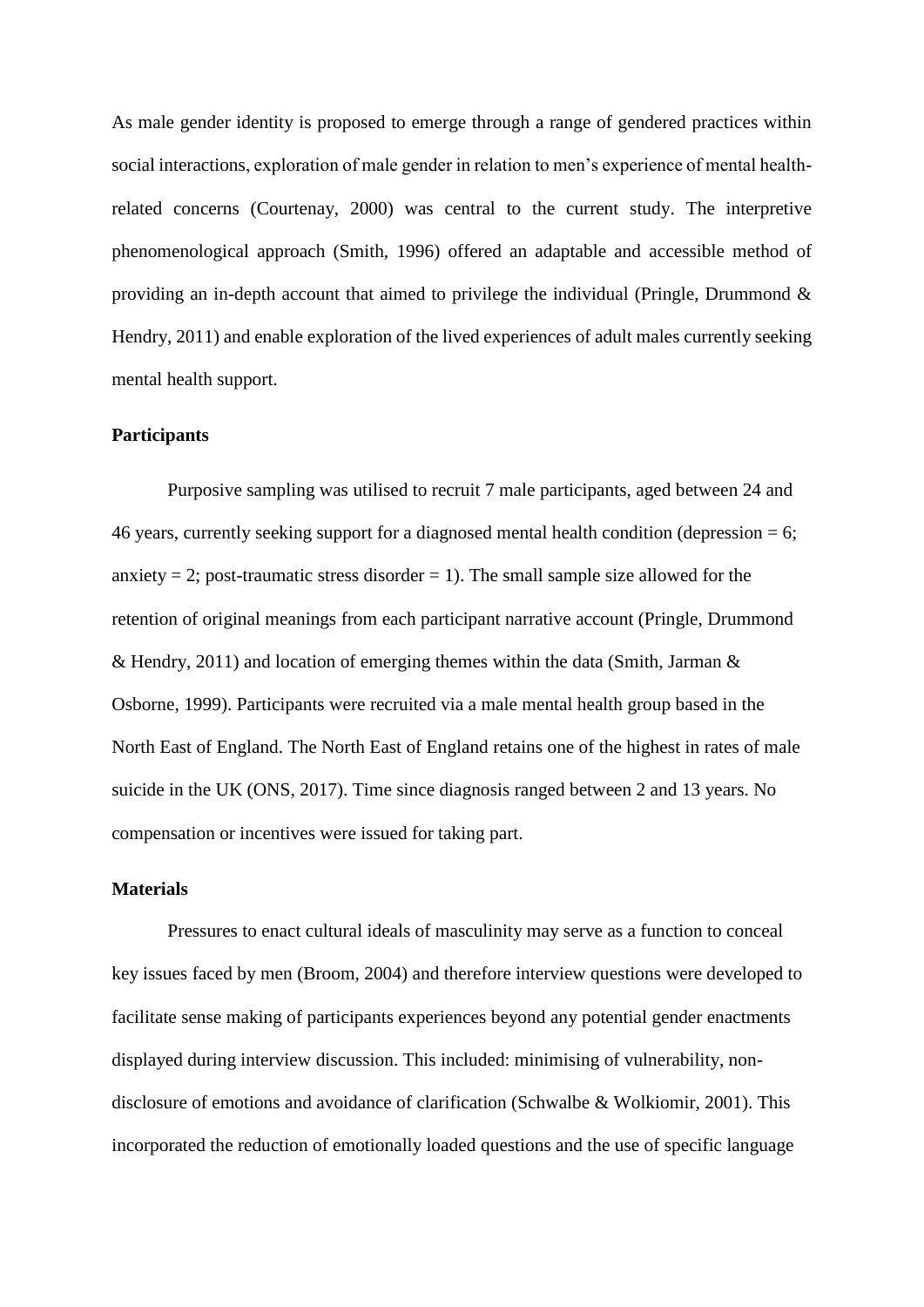to allow participants a sense of control during discussion (e.g. Can you help me understand?), to be recognised as the expert of their experiences (Schwalbe & Wolkiomir, 2001; Smith, 2015). This also allowed for consideration and observation of novel or interesting features and facilitated rapport building. A pilot interview was undertaken to ensure questions best captured participants lived experiences, with little need for additional prompting (Smith, 2015).

## **Procedure**

Ethical approval was obtained from Teesside University Research Ethics committee. Participants attended an individual one-to-one interview, lasting between 45 minutes and one hour. Interviews were carried out in a private room on the University campus. Participants were provided with an information sheet, detailing the aims of the present study and given the opportunity to ask any questions prior to engaging in discussion. Participants indicated their consent using provided consent forms. Upon completion of the interview, participants received a full debrief and information relating to relevant support services. Interviews were recorded on a Dictaphone.

#### **Data analysis**

 to ensure each theme was firmly grounded in participant's individual narratives and Interpretative phenomenological analysis provided a dynamic and detailed exploration of the individual's life-world, personal perceptions and experiences of help-seeking (Smith, 2015). An idiographic approach was utilised throughout the transcription and analysis phases addressed the wholeness and uniqueness of the individual (Malim, Birch & Wadeley, 1992). By utilising a step by step method of analysis, the potential for biases or incorrect interpretation was decreased (Ryan & Bernard, 2000).

Each transcript was read on several occasions to generate a good understanding of individual narratives and experiences and analysis was undertaken by two members of the research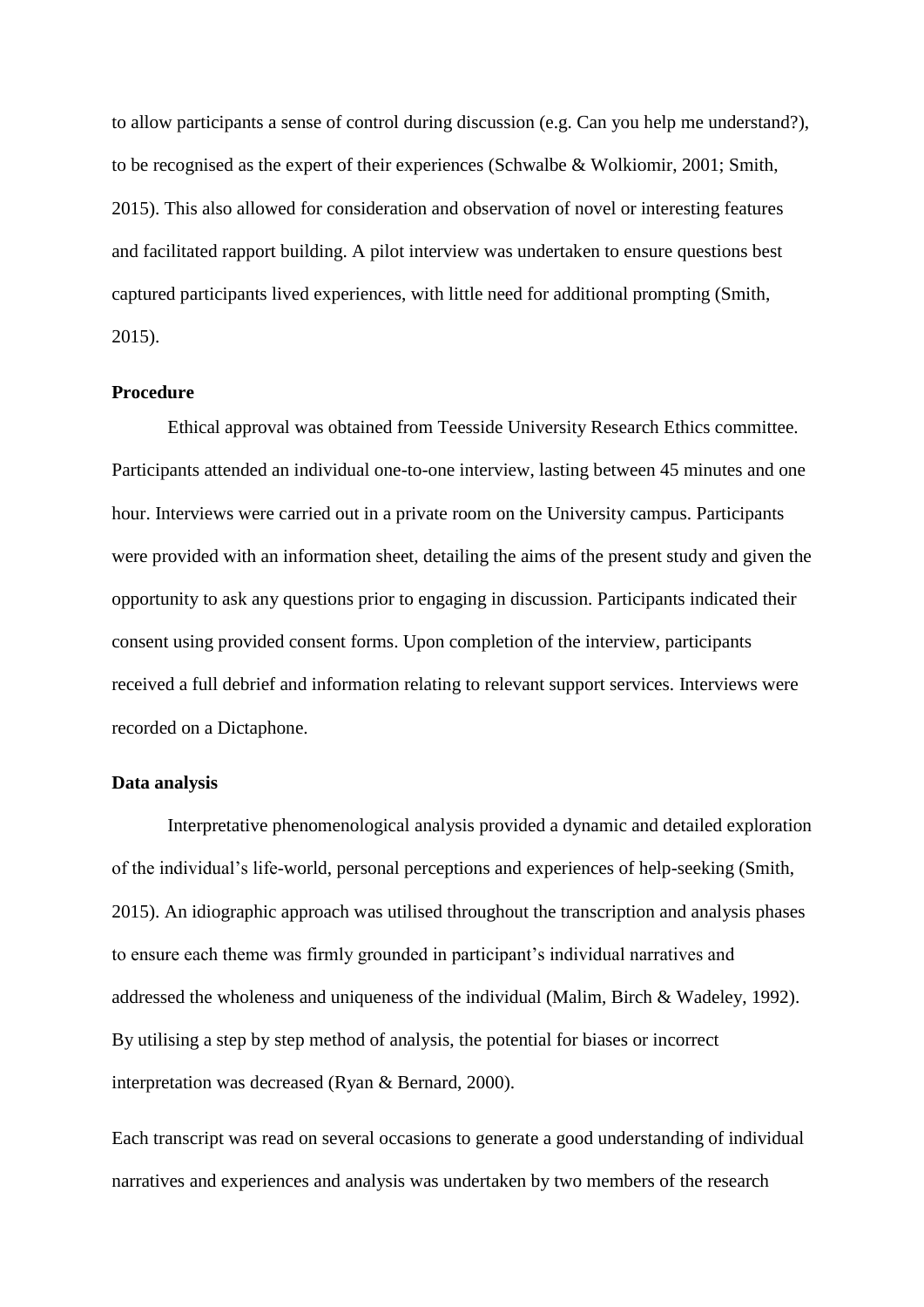team. Initial notes were made in the left- hand margin of any significant or interesting concepts and preliminary interpretations. Once completed, the right- hand margin was used to document any emerging themes, with frequent checks against the raw data to ensure initial comments and interpretations remained grounded in the participant's narrative*.* Pseudonyms were used to preserve participant's autonomy and maintain confidentiality.

 Emerging themes were identified and listed in chronological order, before being organised into connecting clusters or subordinate concepts. Quotes representing emergent themes were organised into an initial table of themes. The process of searching for and connecting themes was repeated with each additional transcript, whilst identifying any convergences or divergences. A master table of themes was produced, detailing the conceptual nature of each theme. Data at this stage was reduced, smaller themes which were limited in a strong evidence base were excluded. A case within theme approach was taken to complete a written narrative of findings, moving between levels of both description and interpretation. Convergences and divergences of participant narratives were documented to provide a holistic representation of the range of experiences.

To ensure trustworthiness of the study, the researcher engaged in reflexivity and produced a record of thoughts, preconceptions and any potential biases (Carlson, 2010; Roberts, 2013). Careful documentation of all components of the study was kept in the form of an audit trail (Smith et al, 2009). Findings were reviewed by participants at a member checking meeting for accuracy, verification and to ensure authentic representation of individual experiences (Carlson, 2010).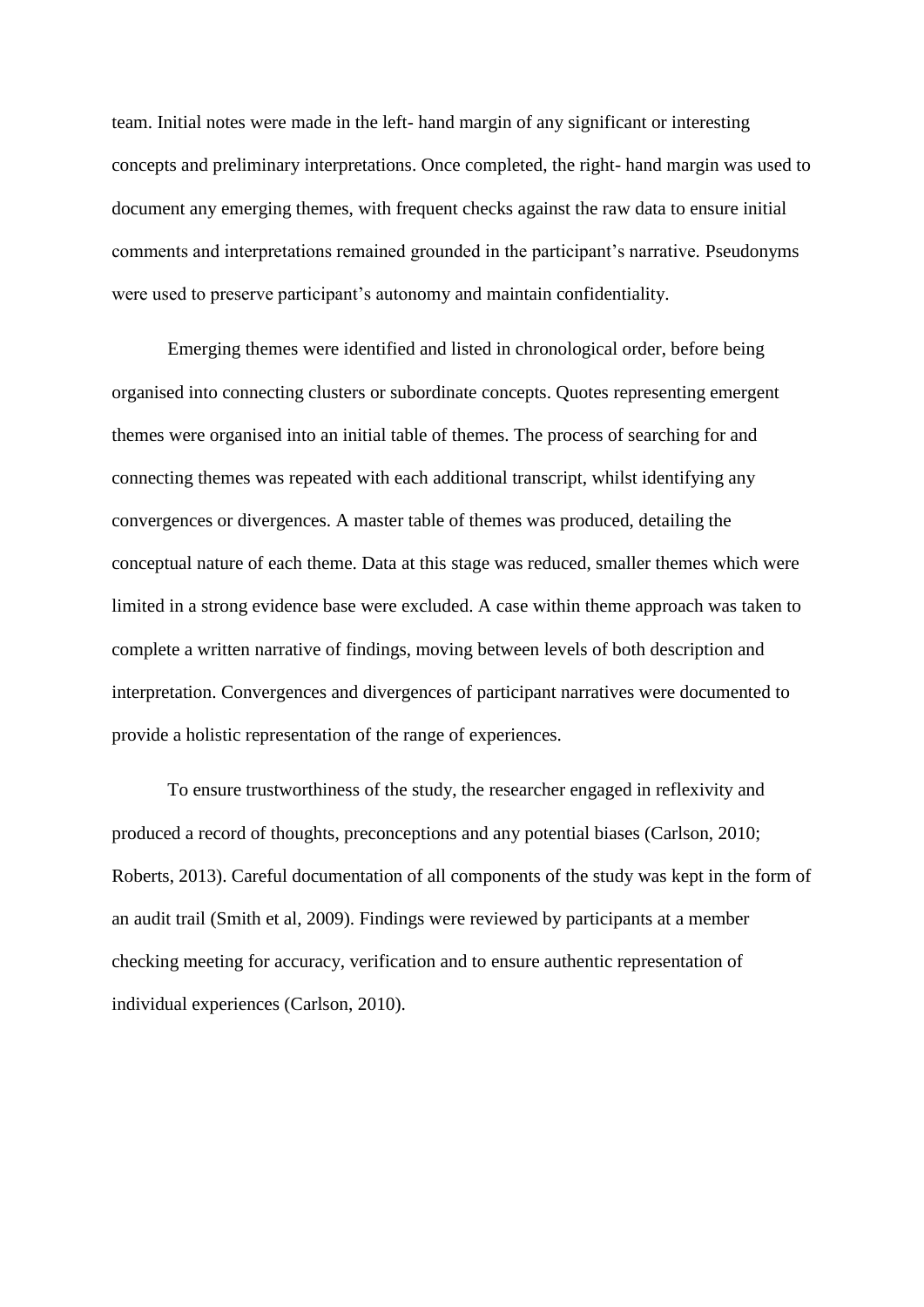#### **Results**

Three themes were identified relating to participants experiences of the barriers, facilitators and benefits of male mental health support seeking: Denial as Preservation, Reframing Masculine Identity, Normalisation and Empowerment.

### *Theme 1: Denial as preservation*

Denial of mental ill health was identified as a theme impeding participants' ability to seek professional help prior to accessing services or groups. Health-related beliefs and behaviours were described by participants to demonstrate hegemonic masculinity, including the denial of weakness and vulnerability. This was a conscious perception, acting to preserve a sense of self and normality. Masking their mental health concerns assisted participants in the avoidance of uncomfortable thoughts or feelings and enabled the minimisation of identifiable symptoms.

 *"…you know mental health was justsomething that happened to other people I think…" (Harry)* 

Harry describes having a mental image of the self that struggled to accept mental illness. Referring to 'other people' suggests that perceptions of mental ill health existed which may have links to socially constructed, stereotypical expectations of mental health challenges. There are temporal referents whereby Harry moves between the past 'was' and present tense 'I think.' This hints to a possibility that initial views of mental ill health are still active in Harry's current self-perceptions regarding his own identity. Through rejecting the reality of the situation, there remains scope to retain or preserve a sense of self or identity that may otherwise become fractured. This form of denial appears to be a coping mechanism which enabled the avoidance of reality and facilitated a false feeling of security. Denial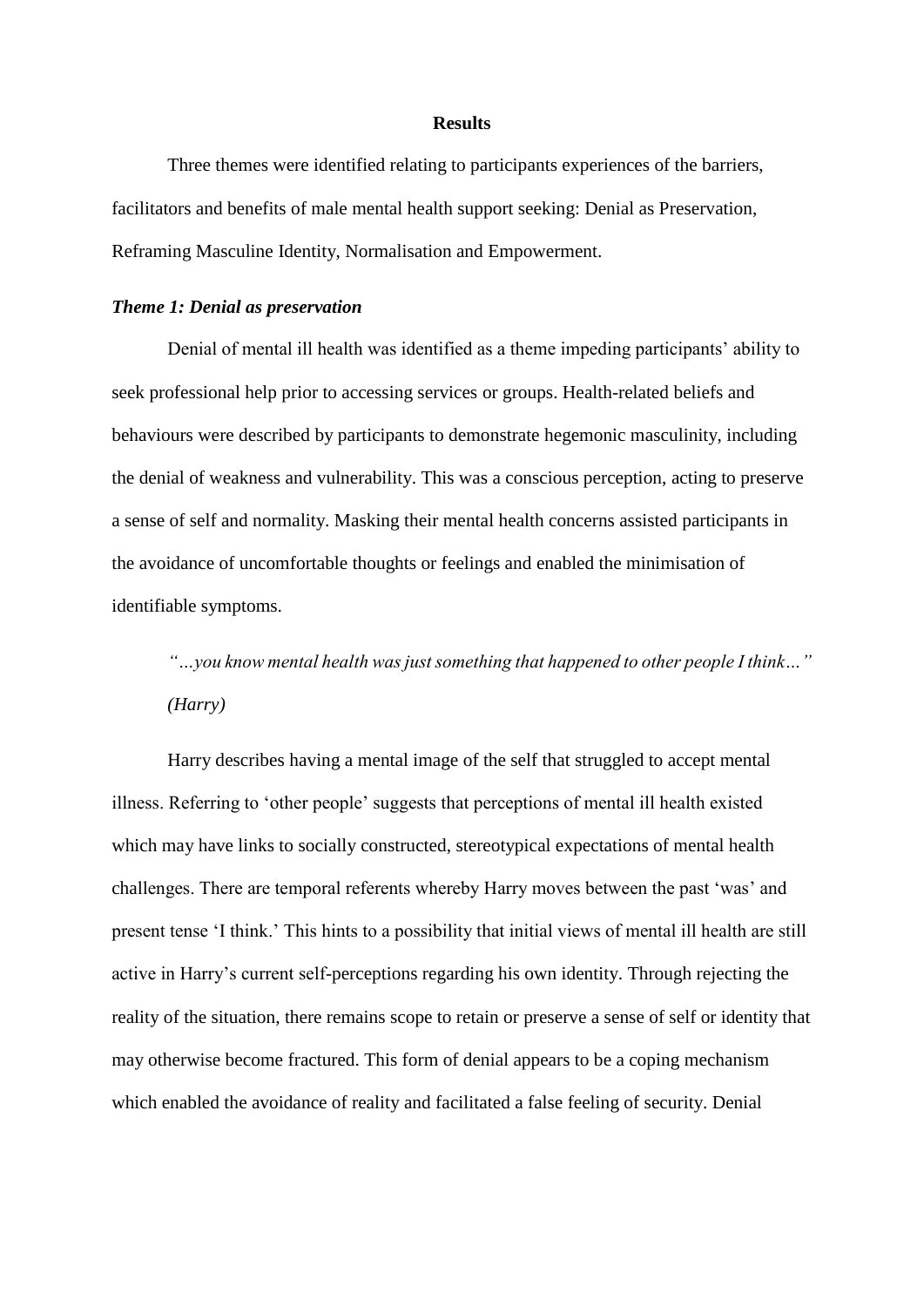appears to function as a defence mechanism to protect a sense of self in relation to the social world.

*"I think the problem with men and mental health is that because of that, because mental health is sadness and its hopelessness it brings guilt and it brings denial and it brings a lot of negative connotations. Which is why I think it's difficult for men to seek help." (Richard)*

Identification of mental ill health involved the potential for multiple insults to Richards's sense of masculinity and associated values. Emotions such as sadness and hopelessness appear incongruent to his sense of self. Guilt is experienced as a form of selfblame, suggesting feelings of responsibility regarding his experiences of mental health challenges. Richard appears to find it difficult to claim his feelings and articulate his problems. Beliefs regarding masculinity and societal expectations or perceptions are apparent and expectation of 'negative connotations' represent anticipated social consequences of nonconformation to prescribed gender roles.

*"It's like putting a plaster on something, you cut yourself and you put a plaster on. But it's like putting a plaster on something that need's stitches. It's going to do the job for a bit but eventually it's going to bleed through and you should probably get it looked at." (Richard)*

Denial in Richards's example involves the need to conceal or mask his mental health issues, conjuring visual representations of pain and torment. The concept of an injury or 'cut' suggests underlying feelings of weakness, vulnerability and exposure. 'Bleeding out' can be interpreted as the perception of emotions or feelings escaping without an ability to control this occurrence. This indicates the need for control in managing his condition, achieved through the suppression of negative thoughts and feelings. The 'plaster' acts as the mask in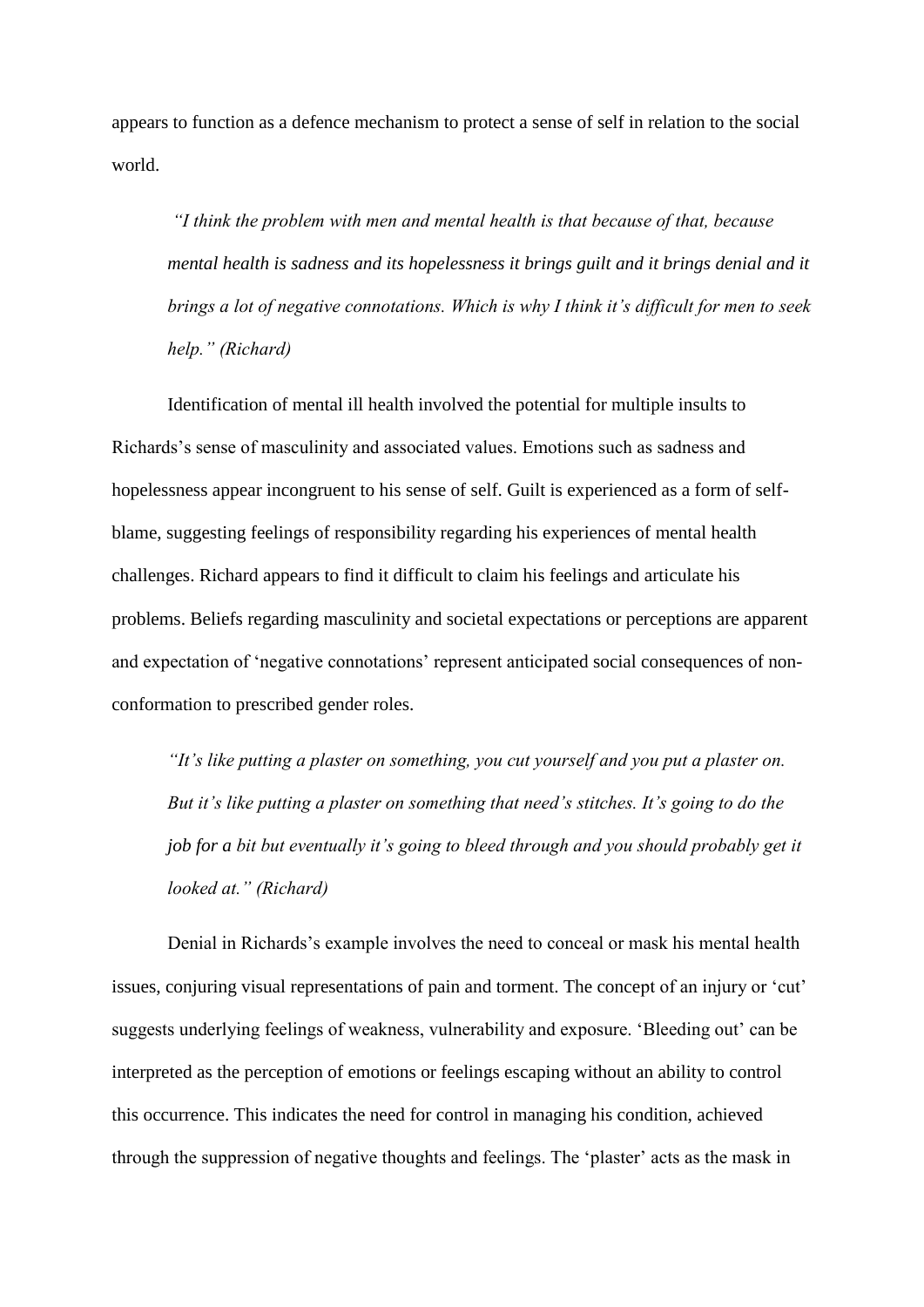keeping emotions concealed, even there is a partial realisation that challenges cannot be permanently obscured. Having provided a temporary solution, mental health masking is recognised as unsustainable. Acknowledging that the mental wounds will 'eventually bleed through,' indicates the possibility of exposure and this marks the initial realisation that support is needed.

Managing denial and obscuring mental ill health presented an unsustainable challenge to participants. Ultimately, this was acknowledged and participants felt compelled to regain a sense of control over their individual challenges.

### **Theme 2: Reframing Masculine Identity**

A facilitator of support seeking for mental ill health was the reconstruction of a valued masculine sense of self. Factors associated with hegemonic masculinity were reinterpreted and adapted to allow for active help-seeking. Traditional masculine values and terminology were integrated into the context of help-seeking, providing a space for men to accept their mental health concerns. Masculinity was perceived as fluid and less ridged. Resisting hegemonic masculinity and stigma associated with male mental ill health further allowed for the incorporation of help-seeking behaviours within perceptions of masculinity.

*"So, it actually took three months from actually thinking about it to being brave enough to actually do it." (Paul)*

Paul describes a conscious cognitive appraisal of the costs and benefits of actively seeking support. A battle of will occurring within the self is evident, conflicting what is perceived to be acceptable and what is considered unknown. Control and action is taken, silence is resisted and seeking help is no longer perceived as a weakness. 'Being brave enough to actually do it,' suggests that a significant amount of courage and personal strength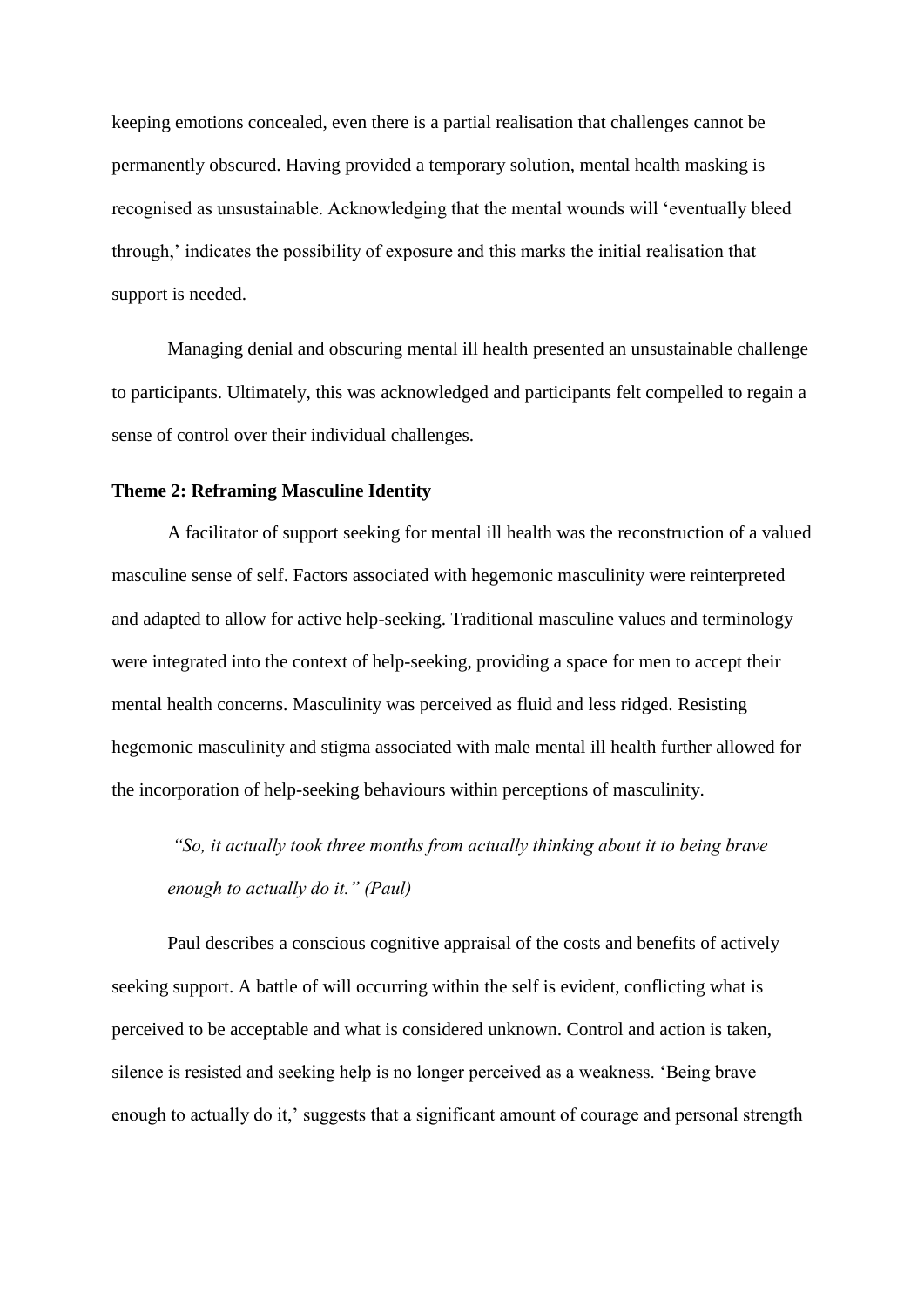was required. Terminology such as 'brave' is incorporated, enabling help-seeking to be reframed as a valued characteristic of masculinity.

*"You realise just to get through it, you realise how strong you have to be in, you don't feel it at the time, but coming through the other side, I know how much strength that takes." (Rob)*

Similarly, Rob describes his experiences of mental health as a journey requiring personal strength. The acknowledgement of 'strength' whilst working towards recovery is retrospective, suggesting that regaining control played a role in drawing together valued masculine traits and 'coming through the other side.' Finding strength in this situation enabled a sense of leadership, power to make a change and the perception of support seeking as a strength rather than a weakness or vulnerability.

*"I look at other people in the group and kind of think oh I love this about them and you know, you see the things that you would like to have as part of your makeup as a man maybe." (Jeff)*

Jeff's experience of the group situation facilitated the reinforcement of traits once considered incongruent to masculinity, to now be admired and respected. This admiration resulted in a desire to incorporate new characteristics within the self-concept. Characteristics such as compassion, understanding and caring viewed in other men also receiving support for mental ill health, become normalised and valued aspects within masculine ideals. A process of creating and re-creating gender identity in relation to current beliefs, values and expectations emerged through meaningful interactions.

*"So, in terms of… in terms of masculinity, of being a man, it actually says it's (displaying sensitivity) alright." (Paul)*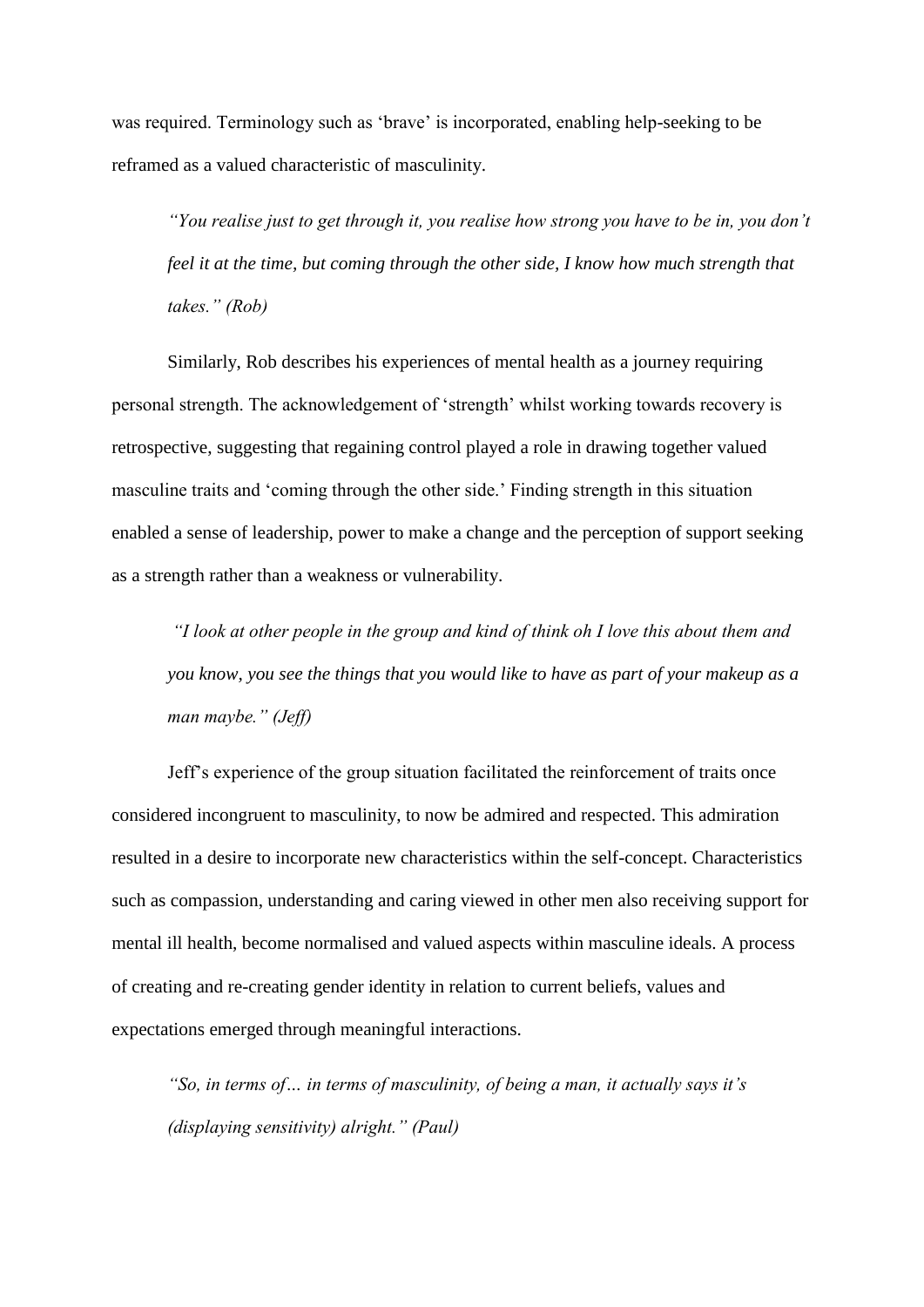Paul associates the rejection of stigma as enabling a new perspective regarding his sense of self and identity. Accepting a more fluid perception of masculinity facilitated a deeper understanding, a holistic sense of being and removed the need for restriction. Embracing multiple masculinities and movement away from rigid portrayals is evident, reflecting Paul's willingness and capacity to accept help-seeking, through the rejection of stigma.

Reframing ideals and values associated with masculinity, whilst rejecting stigmatisation acted as a facilitator to men's acceptance of mental health support.

### **Theme 3: Normalisation and empowerment**

Normalisation relating to the experience of mental ill health amongst men was found to be paramount to increasing men's willingness and capacity to actively attend mental health groups or services. The possibility of multiple masculinities was accepted and incorporated within the self. A sense of community was expressed as a direct result of interacting with other men experiencing similar challenges. This included a powerful sense of connection, belonging and shared understanding.

*"I think it says it's alright to be a man and have emotional, mental health issues. Cause actually there's lots of blokes who do. And it's okay." (Paul)*

Paul describes a sense of normality relating to the experience of being a man with mental ill health, addressing the concept of emotional expression between men. A concept previously assumed unacceptable is now integrated within a sense of masculinity. Regarding emotional expressiveness Paul states, 'there's a lot of blokes who do. And that's okay.' This illustrates aspects of relief and reduction of pressure normally associated with conformation to ridged masculine roles. An increased sense of relatedness and connection is established,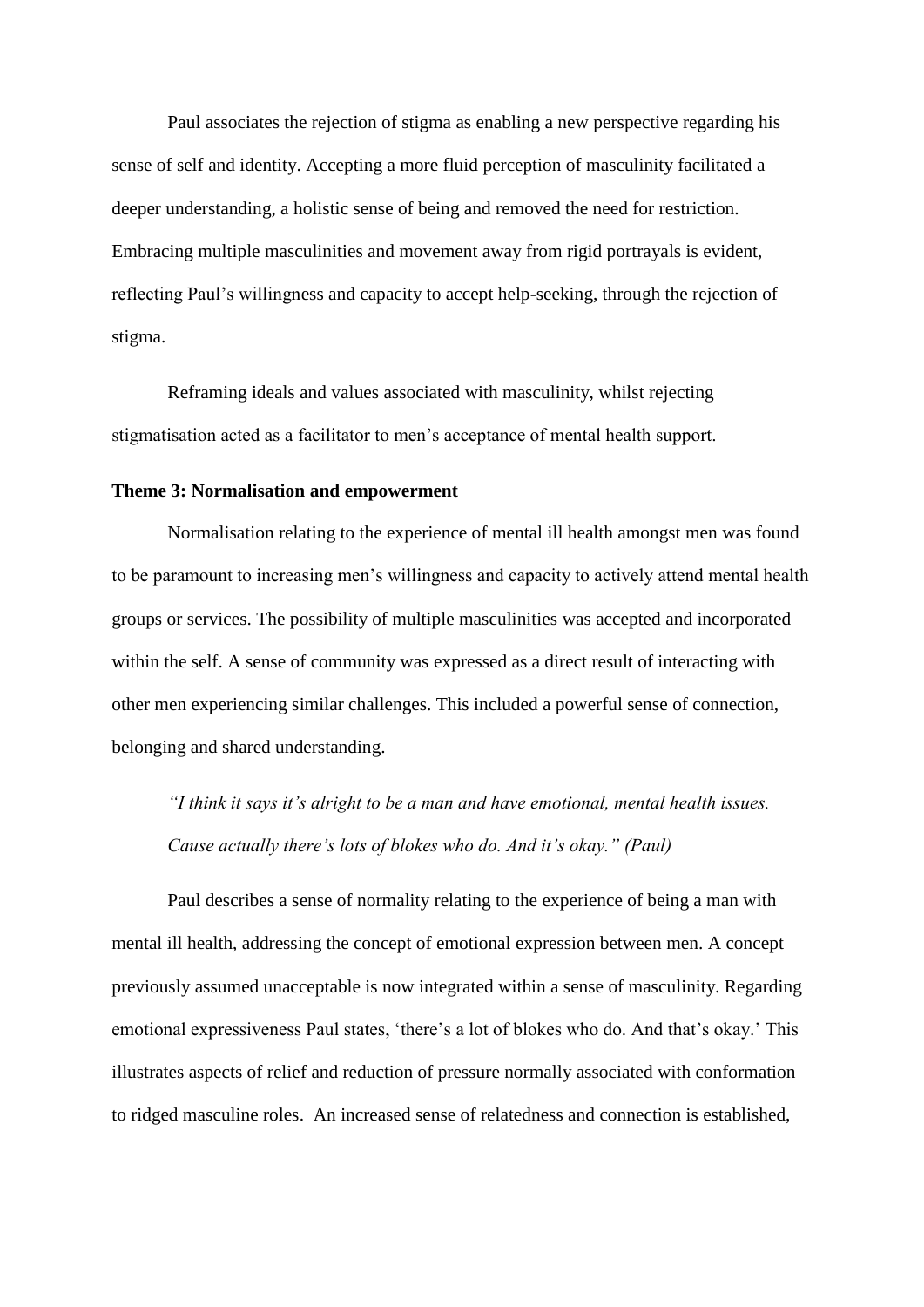contributing to elements of acceptance. Feelings of belonging increase the ability to shift negative thoughts and facilitated changes in attitude.

*"…it is a point of hope in each month where – it's almost like it's a reference point so no matter how I'm feeling I will get to go…" (Jeff)*

Mental health support groups are described as a 'point of hope in each month,' suggesting an association with positive outcomes, including increased optimism. The ability to speak openly about emotional difficulties without restriction contributes to the fulfilment of needs, such as feeling valued and respected. It seems this also provides a sense of emotional security and safety. Involvement in a community of shared understanding is evident in the maintenance of Jeff's well-being.

*"Erm to be able to just to talk about whatever's on my mind. Er and I think that's refreshing for the guys that come. He's just one of us, kind of thing." (Harry)*

The benefit of emotional openness is discussed and regarded as 'refreshing,' implying such behaviour is welcoming and aids the reduction of associated pressures. Harry describes men who attend the group as 'one of us,' which suggests feelings of membership and belonging. This appears to provide a basis for Harry's self-definition and sense of identity. Through relatedness and shared understanding of the experiences of other men, Harrys begins a journey of sense making in to his own mental health challenges.

*"I think that was quite, that was quite eye opening and empowering for me, is to be able to see that there are other people that care even if it's in different ways." (Nabeel)* 

Nabeel refers to his experience as 'eye opening,' unexpected and enlightening. Exposure to other men facing similar difficulties aided self-awareness, a sense of normality and belonging and inspired broad mindedness and acceptance.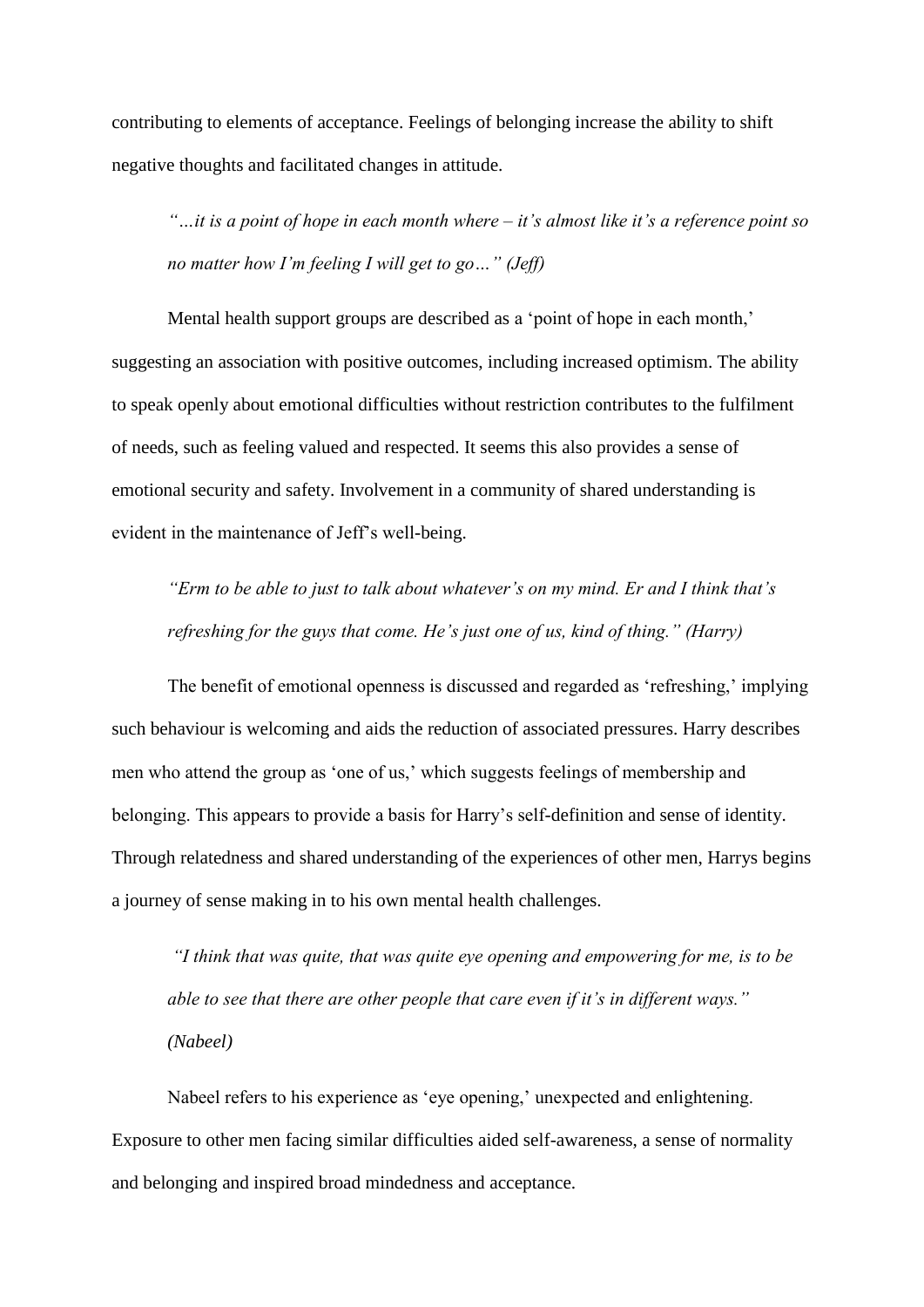It was clear that some participants felt their experiences of mental ill health had empowered them and provided a renewed sense of purpose. Men recreated masculine enactments by positioning themselves as powerful in the context of providing this support for others and raising awareness.

*"It's like, like I said for me, it is, it is a coping mechanism. It's how I find motivation to do things. And it's how I feel valued because I know I can help people in this way and I'm good at it." (Alex)*

Alex describes supporting others as a 'coping mechanism, resembling a positive exchange of being supported whilst being supportive. The act of supporting others is considered a 'motivation,' indicating a sense of purpose or meaning is gained. Feeling 'valued' contributes to an increased sense of self-esteem and self-worth, providing further motivation to spread further inspiration and awareness regarding male mental health. He identifies he is 'good at it,' which reinforces a sense of being knowledgeable and having purpose.

*"…I suppose I have a sense that there's a bigger meaning and purpose to my life." (Rob)* 

Rob was explicit in his account referring to a renewed feeling of purpose and meaning is attributed to the experience of mental ill health and the challenges faced were purposeful in generating a realisation regarding his ultimate purpose.

### **Discussion**

Findings from analysis revealed three prominent themes relating to men's experience of barriers, facilitators and benefits of mental health help-seeking.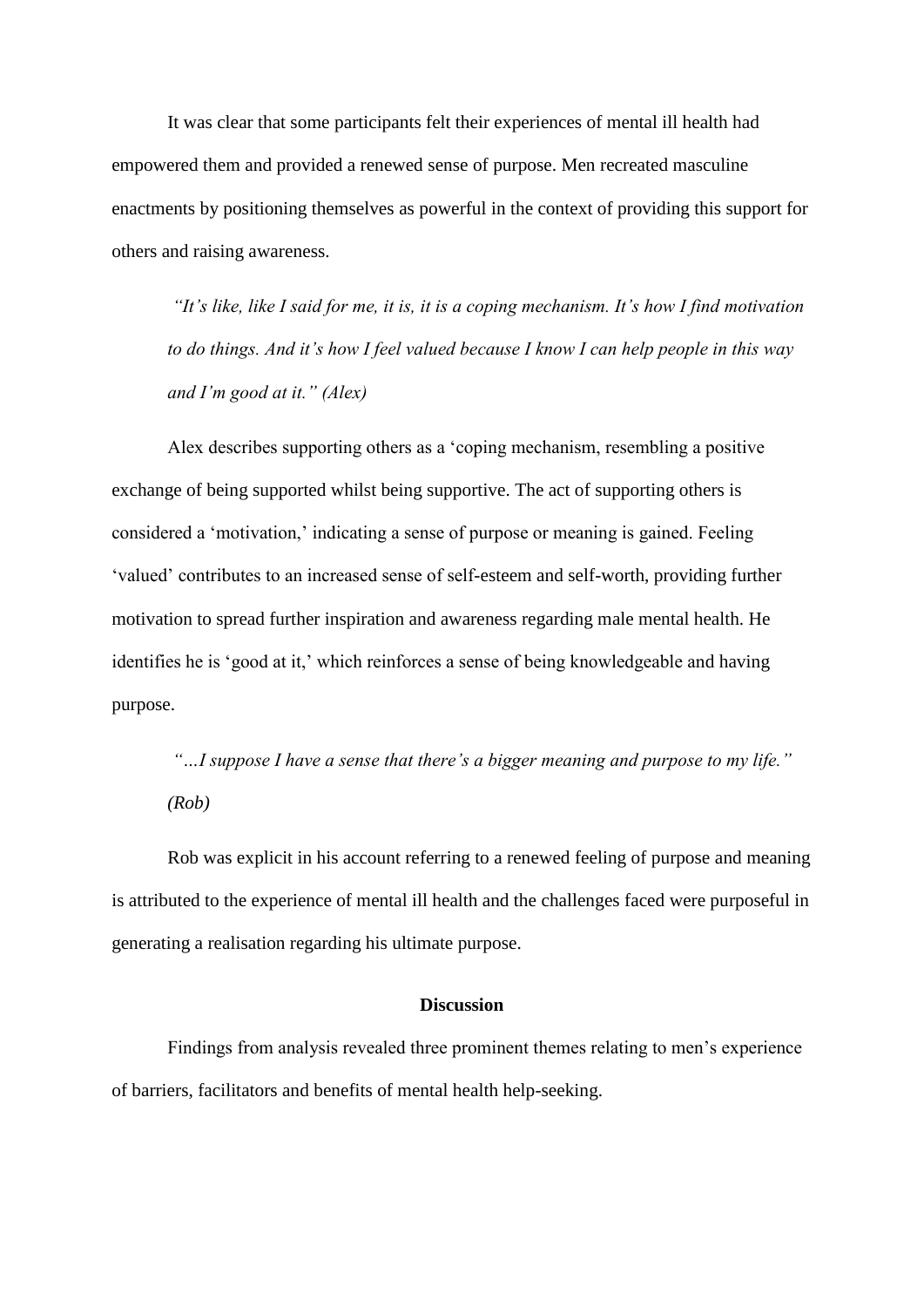The concept of denial was found to be a key factor relating to the preservation of selfidentity, particularly in relation to masculinity and acted as a pertinent barrier to active helpseeking amongst participants. Similar, to findings from Emslie, Ridge, Ziebland and Hunt (2006), men initially perceived help-seeking as threatening to their sense of masculine self. Expression of emotion incongruent to perceived masculine ideals or norms were feared to involve the potential for multiple insults to the masculine self (Steffens & Viladot, 2015). Findings from the current study suggest that men felt compelled to initially mask their mental distress, supporting the view that male role socialisation and masculine ideology can act as a detrimental influence on men's help-seeking practices (O'Neil, 2005; Good & Wood, 1995). In line with previous literature, denying mental ill health was used to avoid possible devaluation, rejection (O'Neil et al, 1995) or assessment of a lower-status position (Courtenay, 2000). And may allow for the maintenance of a former sense of self, whilst concealing vulnerability (Coles & Coleman, 2010). As observed in previous research, the desire to conceal emotions incongruent to normative gender roles appeared to be perpetuated due to fear of stigmatisation (Clement et al, 2015; Emslie et al, 2006; Rice, Telford, Rickwood & parker, 2018) and feelings of shame (Topkaya, 2015).

Whilst negative practises surrounding men's experience of psychological distress may be conceptualised as a way of 'doing' gender (Connell, 1987), in line with previous evidence, findings from the present study suggest that renegotiating gender ideals may be influential in men's positive help-seeking behaviours (Emslie et al, 2005). Perhaps the most interesting finding of the current study was the concept of reframing masculine identity in increasing men's ability to reject stigma and incorporate help-seeking as a valued masculine enactment. Participants reinterpreted dominant definitions associated with masculinity within the context of help-seeking, allowing for an acceptance of psychological issues and support. The act of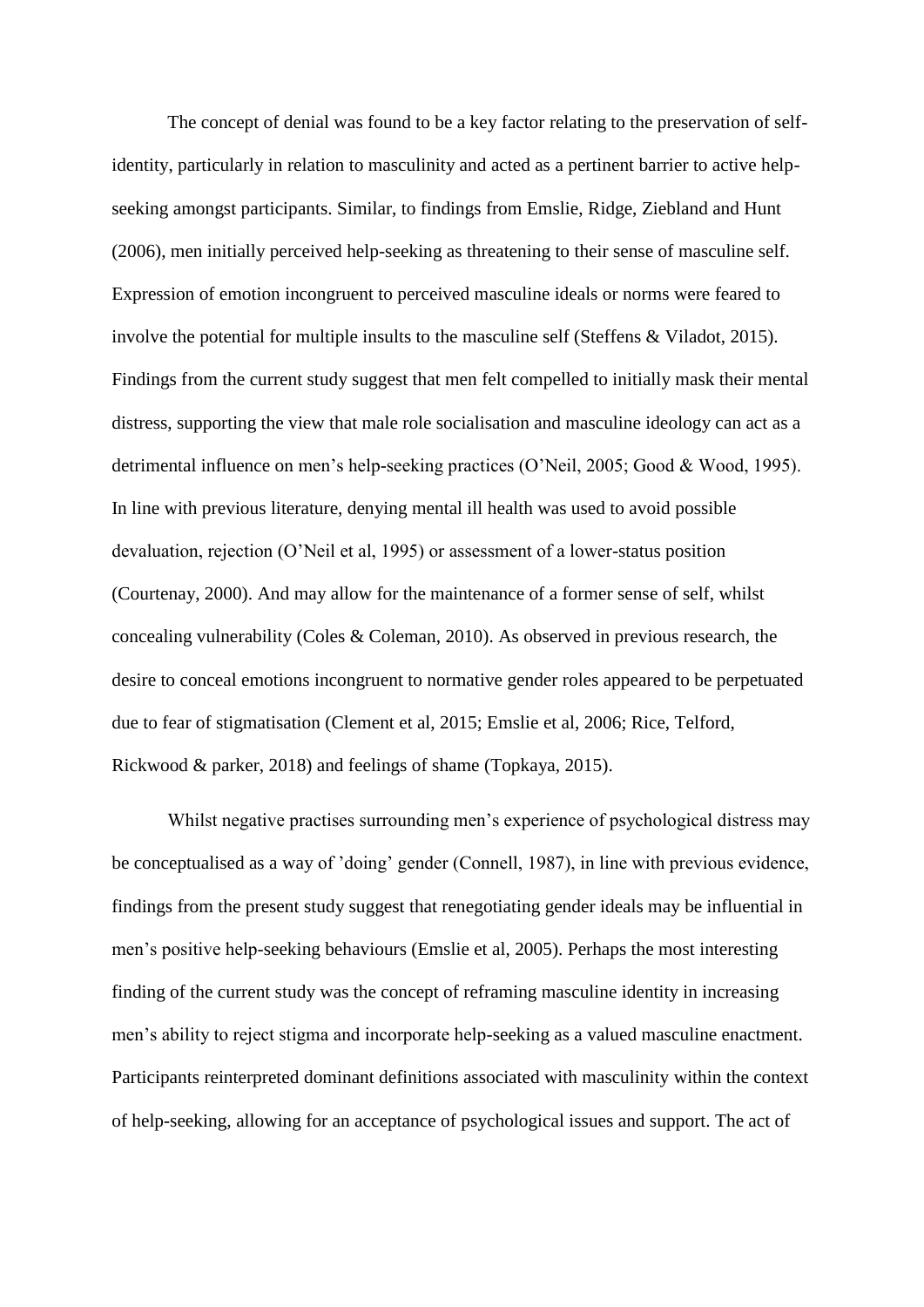seeking help was reframed as a masculine enactment, whereby the self-concept remained intact.

 reconstruction of a valued sense of self. Traditional hegemonic masculine values were Although participants in the current study initially expressed a large endorsement or recognition of hegemonic masculinity in relation to help seeking (O'Brien, Hunt & Hart, 2005), this was discussed as a past concept and participants instead challenged conventional notions. Men in the current study found incorporation of help-seeking aided the preservation or restoration of other more valued enactments of masculinity. In line with previous findings by Emslie, Ridge, Ziebland & Hunt (2006), participants' narrative accounts reveal the incorporated within the context of help-seeking to emphasise feelings of control and responsibility. Help-seeking was redefined as signifying autonomy, strength and courage (Roy, Tremblay & Robertson, 2014). As suggested by Farrell, Seager and Barry (2016), reframing help-seeking as being something a man does may indeed reduce the social expectations of men. Rather than perceiving help-seeking as a sign of failure or weakness, instead it was conceptualised as being a 'strength' and making the seeker 'brave' and emerging as a stronger individual.

 increasing self-esteem (Verhaeghe, Bracke & Bruynooghe, 2008). The concept of shared Creating a sense of normalisation regarding experiences of mental ill health was described as a prominent facilitating factor and benefit for participants in relation to help-seeking. In line with previous literature connectedness, belonging and feeling one has a place within society acted as important factors for integration (Solomon, 2004), maintaining well-being and understanding was particularly important for encouraging normalisation (Cutcliffe McKenna, Keeney, Stevenson & Jordan, 2013), reducing negative self -evaluations and moving beyond the condition (Dudley, 2000).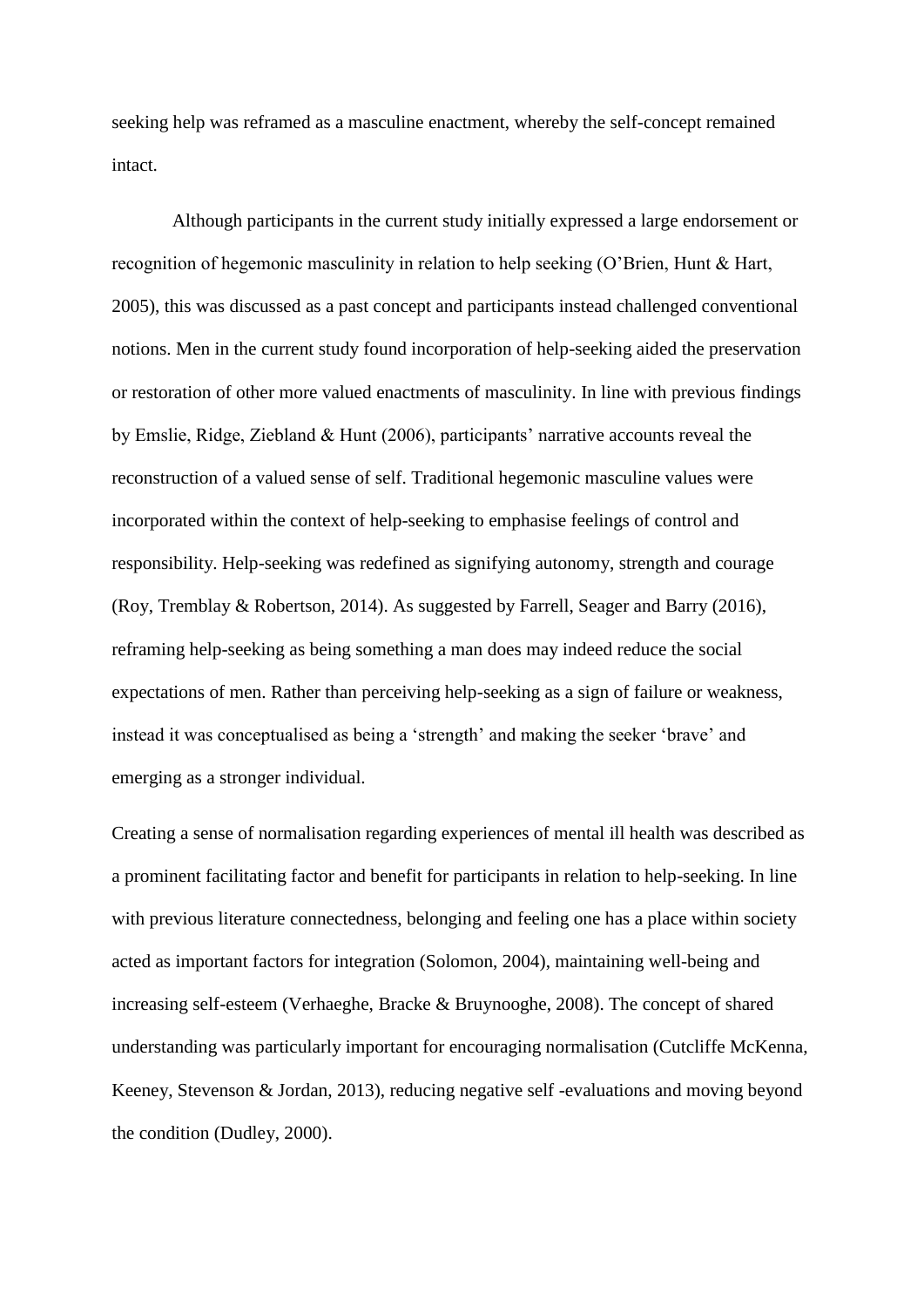There remains little existing research regarding the associated benefits of normalisation and sense of community within the context of male mental health. Further understandings within this area may assist the reduction of marginalisation or devaluation and allow for individuals with psychological challenges to integrate into groups, acting as agents of their own recovery (Townley & Kloos, 2009).

 be related to men's preference to taking an active or problem- solving approach to help-An unanticipated finding was the sense of empowerment and purpose men experienced due to their ability to offer support to other men in similar situations. This may seeking (Emslie et al, 2007), achieved through a dynamic process of being supportive, whilst being supported. Participants conceptualise this as effectively taking back control and being personally accountable for the choices they now make. Prior research exploring peer support have highlighted the benefits of constructing mutual understandings to both the giver and receiver of support (Mead, 2003). Evidence suggests that re-establishing an active and effective sense of self as a social agent may play a crucial role in helping individuals recover from mental illness (Davidson, Haglund & Stayner, 2001).

## **Study reflections**

Previous research has been criticised for a lack of focus regarding male gendered experiences within data collection and analysis (e.g. Emslie, Ridge, Ziebland & Hunt, 2006) and accordingly this was central to the present study. This research explored the experiences of men diagnosed and currently seeking support for mental health challenges with men who were both willing and motivated to speak about their personal experiences of mental ill health. Therefore, a study limitation may be that the sample under-represents those who are reluctant to seek help. Additionally, it could be argued that interviews can be fundamentally shaped by the gender of the researcher (Broom, 2004; Oliffe & Mroz, 2005) and may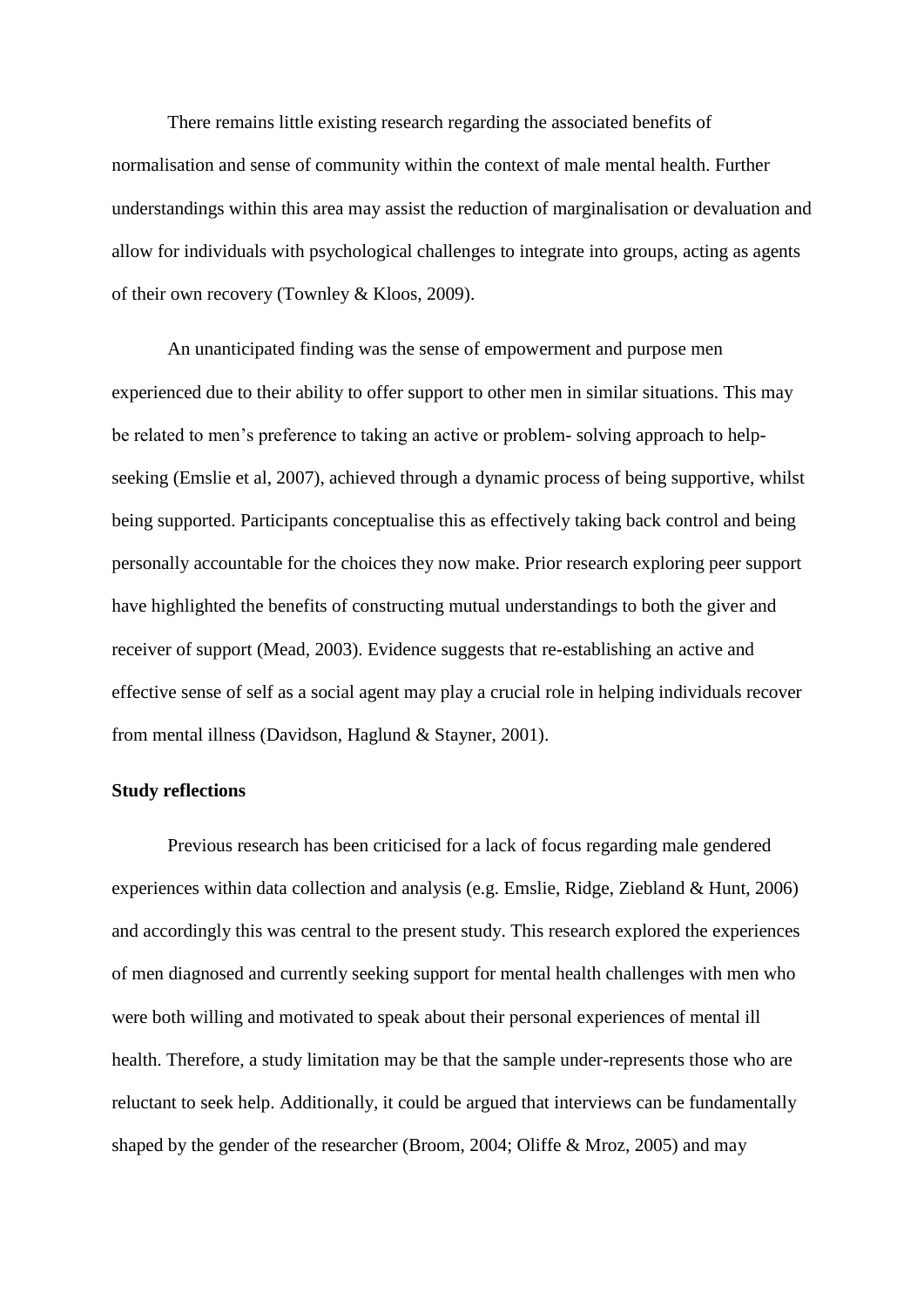current study aimed to eliminate issues in power dynamics during interviews by developing a influence the emergent narratives offered by participants (Manderson, Bennett & Andaiani-Sutjahio, 2006). As the present study was conducted by a female researcher, it is possible that narrative accounts may alter if accessed by a male. Yet, gender of the researcher can be perceived as both a resource and delimiting factor (Broom, Hand & Tovery, 2009). The strategic question design, aimed to provide the participant a sense of control, whilst maintaining control as the researcher (Schwalbe & Wolkomir, 2001).

# **Future Research**

and may provide an opportunity to examine how men offer support to each other (Bennett  $\&$ Future research would benefit from focusing on how men talk about depression in more naturalistic settings amongst peers and without researcher's presence (Gough, 2016) Gough, 2013). Men's ability to reframe, renegotiate and reject traditional masculine ideals to incorporate help-seeking within their perceptions of masculine self would benefit from further investigation. Employment of a narrative analysis may aid exploration into how men's sense of self and identity is developed and maintained in relation to their experiences of mental health.

## **DECLARATIONS**

Conflicting interests: The authors declare no conflicts.

Funding: None.

 Ethical approval: The ethics committee of Teesside University School of Social Sciences, Humanities & Law approved this study.

 Contributorship: HE researched the literature and conceived the project with KS, carried out data collection, and analysed the data. KS supervised HE's dissertation research, conducted a second analysis of the data and supervised the production of this paper. All authors wrote the paper. All authors edited, reviewed and approved the final version of the manuscript.

Acknowledgements: Not applicable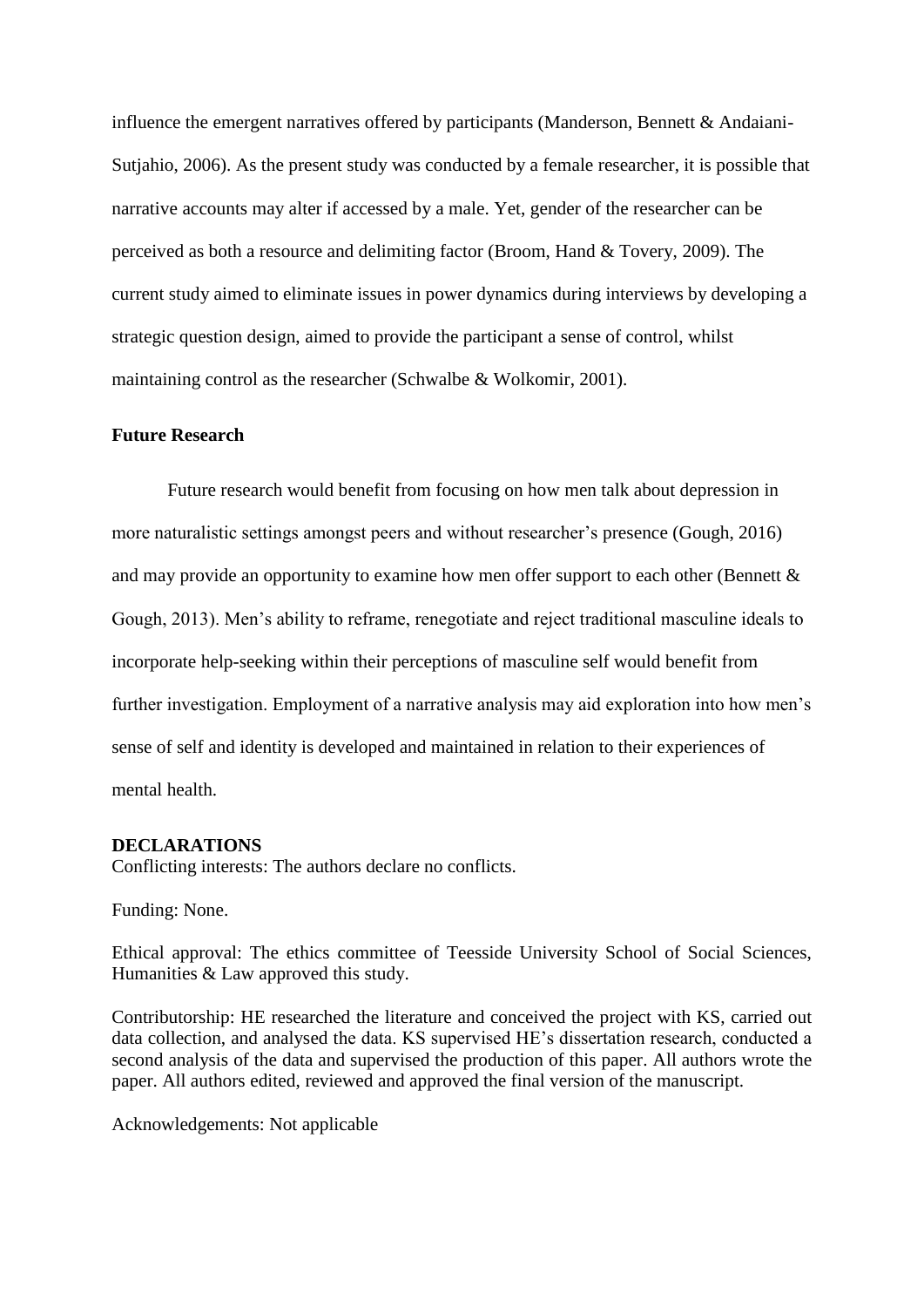#### **References**

- Addis, M. E., & Mahalik, J. R. (2003). Men, masculinity and the context of help-seeking. *American Psychologist, 58*(1), 5.
- Bennett, E. & Gough, B. (2013). In pursuit of leanness: The management of appearance, affect and masculinities within a men's weight loss forum. *Health*, *17*(3), 284-299.
- Broom, A. (2004). Prostate cancer and masculinity in Australian society: A case of stolen Identity? *International Journal of Men's Health, 3*(2), 73–91.
- Broom, A., Hand, K. & Tovey, P. (2009). The role of gender, environment and individual biography in shaping qualitative interview data. *International Journal of Social Research Methodology*, *12*(1), 51-65.
- Calear, A. L., Griffiths, K. M. & Christensen, H. (2011). Personal and perceived depression stigma in Australian adolescents: magnitude and predictors. *Journal of Affective Disorders*, *129*(1), 104-108.
- Campaign Against Living Miserably (CALM) (2016). Project Eighty-Four. Retrieved on 13<sup>th</sup> October 2017 from;<https://www.projecteightyfour.com/>
- Carlson, J. A. (2010). Avoiding traps in member checking. *The Qualitative Report, 15*(5), 1102-1113.
- Chapple, A. & Ziebland, S. (2002). Prostate cancer: embodied experience and perceptions of masculinity. *Sociology of Health & Illness*, *24*(6), 820-841.
- Clement, S., Schauman, O., Graham, T., Maggioni, F., Evans-Lacko, S., Bezborodovs, N. & Thornicroft, G. (2015). What is the impact of mental health-related stigma on helpseeking? A systematic review of quantitative and qualitative studies. *Psychological medicine*, *45*(1), 11-27.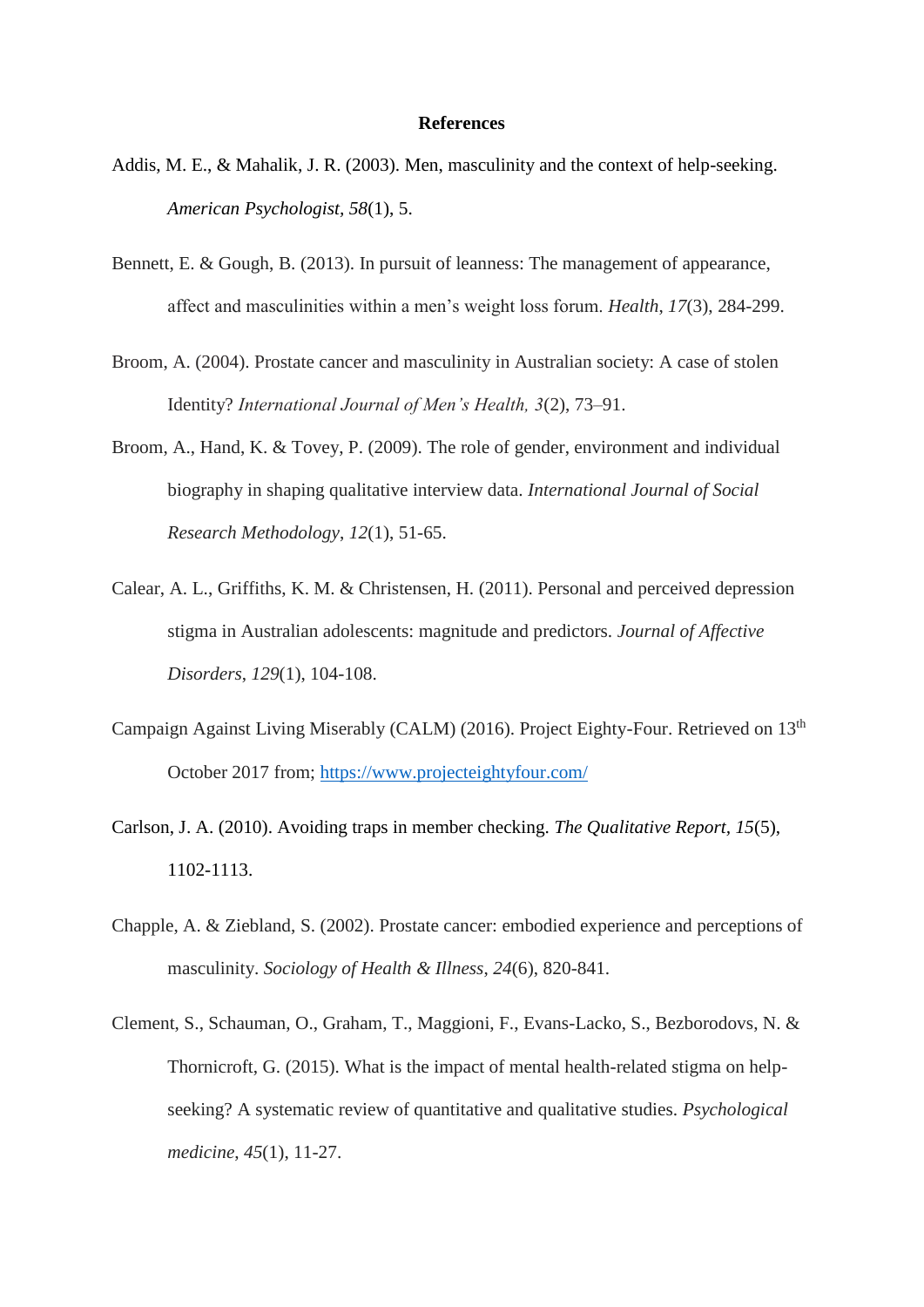Coles, M. E. & Coleman, S. L. (2010). Barriers to treatment seeking for anxiety disorders: initial data on the role of mental health literacy. *Depression and Anxiety*, *27*(1), 63-71.

Connell, R. W. (1995). *Masculinities.* Cambridge, UK: Polity Press.

Connell, R.W. (2005). *Masculinities* (2nd ed.). Cambridge, UK: Polity Press.

- Connell, R.W., & Messerschmidt, J.W. (2005). Hegemonic masculinity: Rethinking the concept. *Gender & Society, 19,* 829-859. *Construction of Meaning.* Open University Press.
- Corrigan, P. (2004). How stigma interferes with mental health care. *American psychologist*, *59*(7), 614.
- Cotton, S. M., Wright, A., Harris, M. G., Jorm, A. F. & McGorry, P. D. (2006). Influence of gender on mental health literacy in young Australians. *Australian and New Zealand Journal of Psychiatry*, *40*(9), 790-796.
- being: A theory of gender and health. *Social Science & Medicine, 50,* 1385-1401. Courtenay, W.H. (2000). Constructions of masculinity and their influence on men's well-
- Cutcliffe, J.R., McKenna, H., Keeney, S., Stevenson, C. & Jordan, J. (2013). 'Straight from the horse's mouth': Rethinking and reconfiguring services in Northern Ireland in response to suicidal young men. *Journal of Psychiatric and Mental Health Nursing, 20,* 466-472.
- Davidson, L., Haglund, K. E. & Stayner, D. A. (2001). It was just realizing that life isn't one big horror: a qualitative study of supported socialization. Psychiatric Rehabilitation Journal, 24, 275–292.
- Dudley, J.R. (2000) Confronting stigma within the services system. Social Work, 45, 449– 455.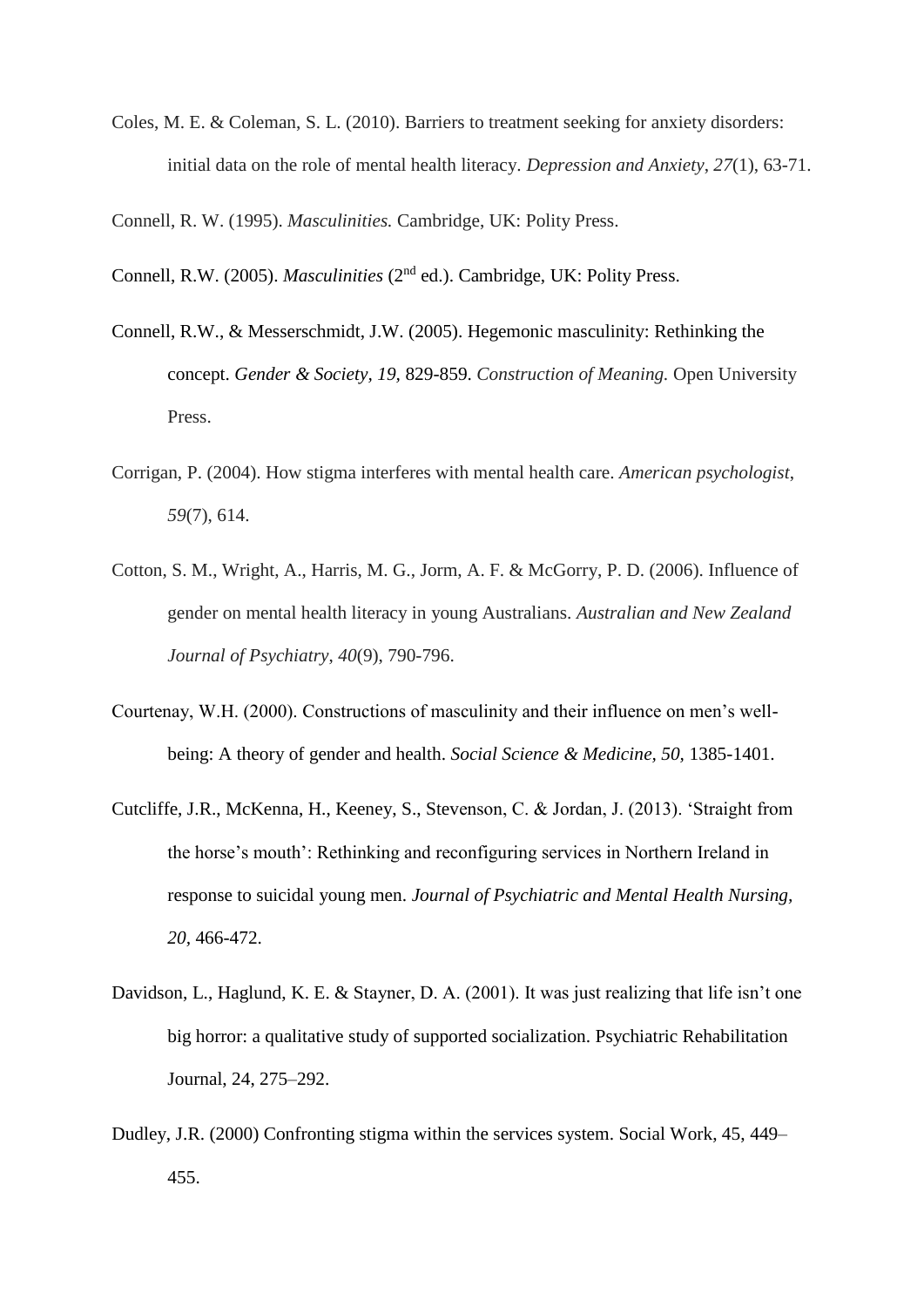- reconstructing or resisting hegemonic masculinity? *Social science & medicine*, *62*(9), Emslie, C., Ridge, D., Ziebland, S. & Hunt, K. (2006). Men's accounts of depression: 2246-2257.
- Emslie, C., Ridge, D., Ziebland, S., & Hunt, K. (2007). Exploring men's and women's experiences of depression and engagement with health professionals: More similarities than differences? A qualitative interview study. *BMC Family Practice, 8,*  43.
- Evans, J., Frank, B., Oliffe, J. L. & Gregory, D. (2011). Health, illness, men and masculinities (HIMM): a theoretical framework for understanding men and their health. *Journal of Men's Health*, *8*(1), 7-15.
- Farrell, W., Seager, M. J., & Barry, J. A. (2016). The Male Gender Empathy Gap: Time for psychology to take action. *New Male Studies*, *5*(2), 6-16.
- Galdas, P.M., Cheater, F., & Marshall, P. (2005). Men and health help-seeking behaviour: literature review. *Journal of Advanced Nursing, 49*(6), 616-623.
- Good, G. E., & Wood, P. K. (1995). Male gender role conflict, depression, and help seeking: Do college men face double jeopardy? *Journal of Counselling & Development*, *74*(1), 70-75.
- Good, G. E., Dell, D. M. & Mintz, L. B. (1989). Male role and gender role conflict: Relations to help seeking in men. *Journal of Counselling Psychology*, *36*(3), 295.
- Good, G. E., Robertson, J. M., O'Neil, J. M., Fitzgerald, L. F., Stevens, M., DeBord, K. A., Bartels, K.M. & Braverman, D. G. (1995). Male gender role conflict: Psychometric issues and relations to psychological distress. *Journal of Counselling Psychology*, *42*(1), 3.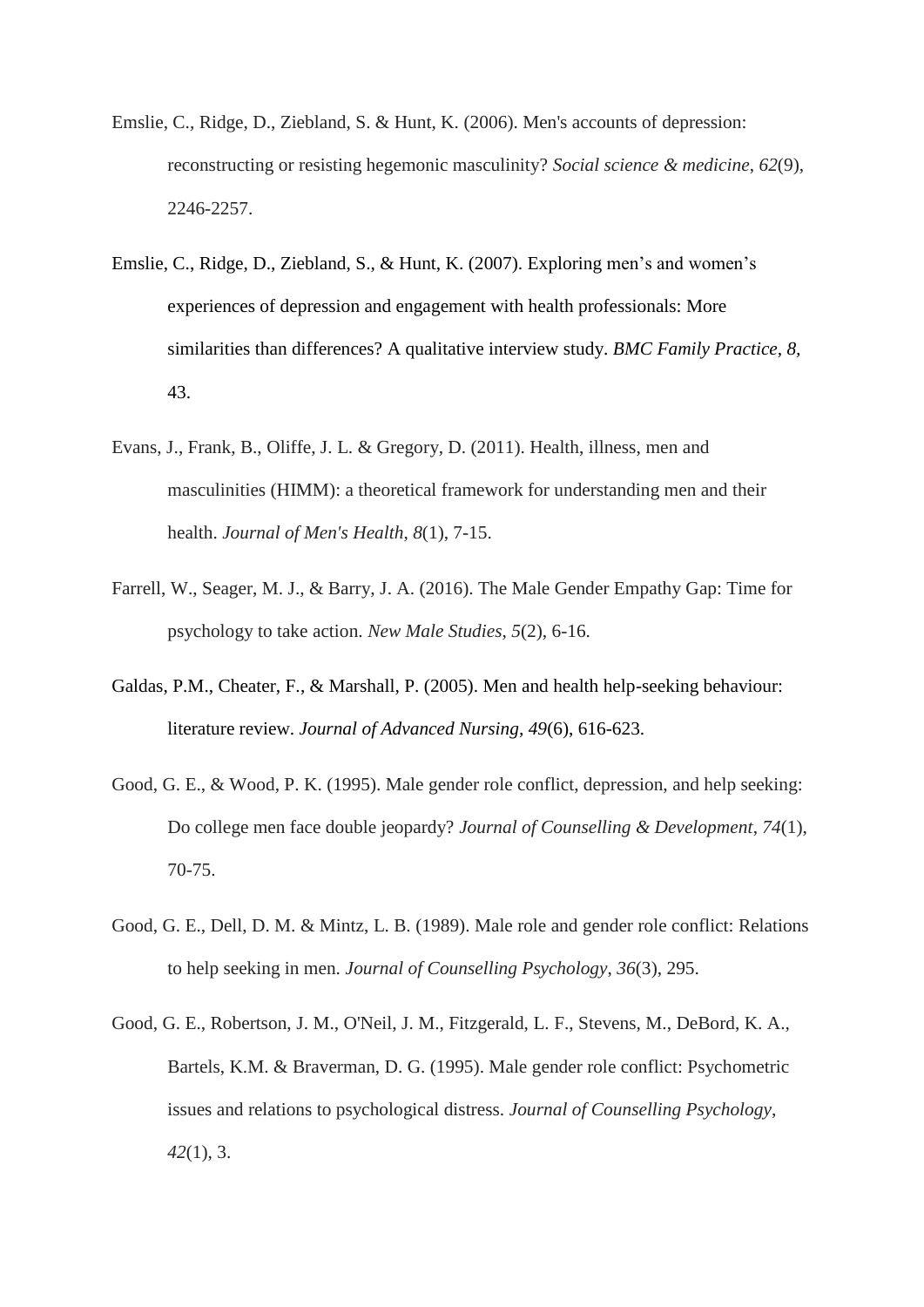- Gough, B. (2016). Men's depression talk online: A qualitative analysis of accountability and authenticity in help-seeking and support formulations. *Psychology of Men & Masculinity, 17*(2), 156-164.
- Heru, A. M., Strong, D., Price, M. & Recupero, P. R. (2006). Self-disclosure in psychotherapy supervisors: Gender differences. *American Journal of Psychotherapy*, *60*(4), 323.
- Johnson, J. L. & Repta, R. (2012). Sex and gender. *Designing and conducting gender, sex, and health research*, 17-37.
- Malim, T., Birch, A & Wadeley, A. (1992). *Perspectives in Psychology*. First edition. Macmillan Press, Hampshire.
- Manderson, L., Bennett, E. & Andajani-Sutjahjo, S. (2006). The social dynamics of the interview: age, class, and gender. *Qualitative Health Research*, *16*(10), 1317-1334.
- Mead, S. (2003). Defining peer support. *Intentional peer support: An alternative approach. Retrieved on 6th April 2017 from; <http://www.Intentionalpeersupport.org>*.
- Mendoza, J., & Cummings, A. L. (2001). Help-seeking and male gender-role attitudes in male batterers. *Journal of Interpersonal Violence*, *16*(8), 833-840.
- Morrison, L., Trigeorgis, C. & John, M. (2014) Are mental health services inherently feminised? *The Psychologist*, *27*(6), 414-416.
- *Science & Medicine, 61*(3), 503-516. O'Brien, R., Hunt, K., & Hart, G. (2005). 'It's cavemen stuff, but that is to a certain extent how guys still operate': Men's accounts of masculinity and help-seeking. *Social*
- Office for National Statistics. (2017). *Suicides in Great Britain: 2016 registrations.* Retrieved on  $10^{th}$  October 2017 from: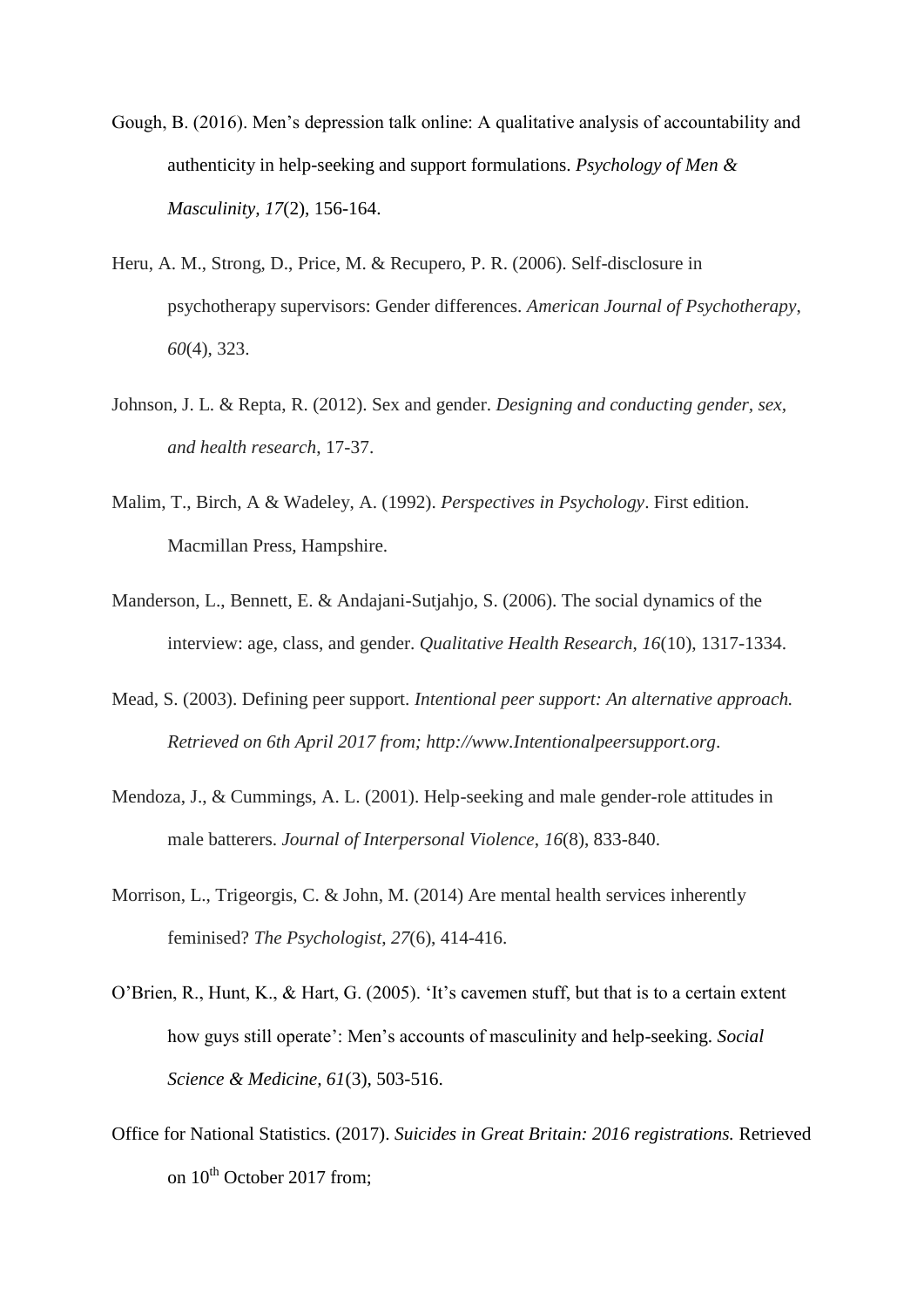[http://www.ons.gov.uk/peoplepopulationandcomminity/birthsdeathsandmarriages/dea](http://www.ons.gov.uk/peoplepopulationandcomminity/birthsdeathsandmarriages/deaths/bulletins/suicidesintheunitedkingdom/2016registration)  [ths/bulletins/suicidesintheunitedkingdom/2016registration](http://www.ons.gov.uk/peoplepopulationandcomminity/birthsdeathsandmarriages/deaths/bulletins/suicidesintheunitedkingdom/2016registration) 

- Oliffe, J., & Mroz, L. (2005). Men interviewing men about health and illness: ten lessons learned. *The Journal of Men's Health & Gender*, *2*(2), 257-260.
- Oliffe, J.L., Han, C.S., Ogrodniczuk, J.S., Phillips, J.C., & Roy, P. (2011). Suicide from the perspectives of older men who experience depression: A gender analysis. *American Journal of Men's Health, 5*(5)*,* 444-454.
- O'Neil, J. M. (2008). Summarizing 25 years of research on men's gender role conflict using the Gender Role Conflict Scale: New research paradigms and clinical implications. *The Counselling Psychologist*, *36*(3), 358-445.
- Pederson, E. L., & Vogel, D. L. (2007). Male gender role conflict and willingness to seek counselling: Testing a mediation model on college-aged men. *Journal of Counselling Psychology*, *54*(4), 373.
- Pringle, R. G. N., Drummond, R. N., Hendry, B. A., & Dip, N. (2011). Interpretative phenomenological analysis: a discussion and critique. *Nurse Researcher (through 2013)*, *18*(3), 20.
- Rice, S. M., Telford, N. R., Rickwood, D. J., & Parker, A. G. (2018). Young men's access to community-based mental health care: qualitative analysis of barriers and facilitators. *Journal of Mental Health*, *27*(1), 59-65.
- Roberts, T. (2013). Understanding the research methodology of interpretative phenomenological analysis. *British Journal of Midwifery*, *21*(3), 215-218.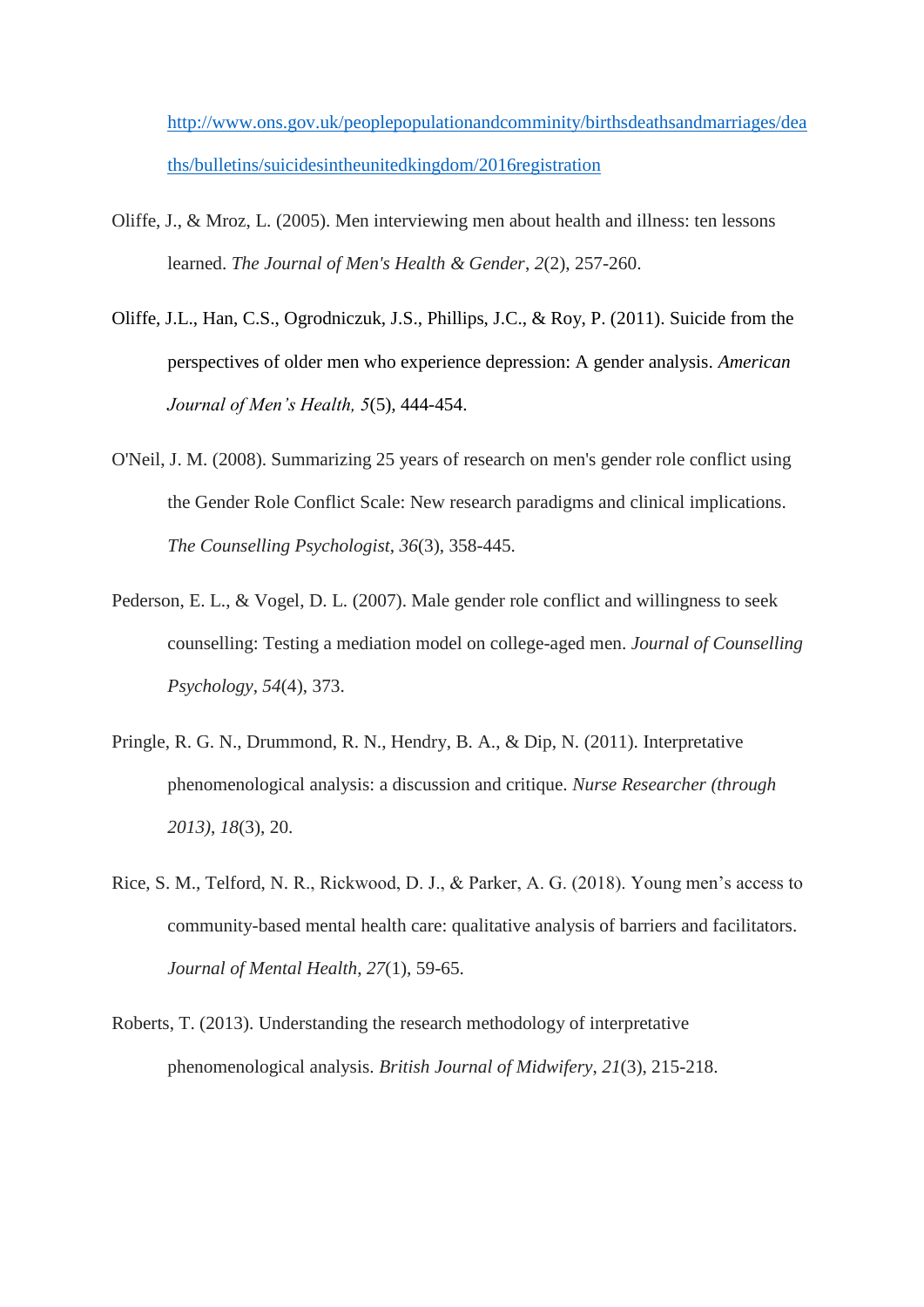- Robertson, S., Williams, B., & Oliffe, J. (2016). The Case for Retaining a Focus on" Masculinities" in Men's Health Research. *International Journal of Men's Health*, *15*(1), 52.
- Roy, P., Tremblay, G., & Robertson, S. (2014). Help-seeking among male farmers: Connecting masculinities and mental health. *Sociologia Ruralis, 54,* 460-476.
- Rusch, N., Corrigan, P.W., Todd, A.R., & Bodenhausen, G.V. (2010). Implicit self-stigma in people with mental illness. *Journal of Nervous and Mental Disease, 19*(2), 150-153.
- Ryan, G.W., & Bernard, H.R. (2000). *Data management and analysis methods. In N.K. Denzin & Y.S. Lincoln (Eds.), Handbook of Qualitative Research (2nd ed., pp. 769- 802).* California, USA: Sage Publication Ltd
- Schwalbe, M., & Wolkomir, M. (2001). The masculine self as a problem and resource in interview studies of men. *Men and Masculinities, 4*(1), 90-103.
- Seidler, Z. E., Rice, S. M., River, J., Oliffe, J. L., & Dhillon, H. M. (2017). Men's mental health services: The case for a masculinities model. *The Journal of Men's Studies*, 1060826517729406.
- Smith, J. A. (1996). Beyond the divide between cognition and discourse: Using interpretative phenomenological analysis in health psychology. *Psychology and Health*, *11*(2), 261- 271.

Smith, J. A. (2015). *Qualitative Psychology: A practical guide to research methods.* Sage.

Smith, J. J., & Jarman, M. M. and Osborn, M. (1999). *Doing Interpretative Phenomenological Analysis. Murray, M. and Chamberlain, K. Qualitative Health Psychology: Theories and methods.* London: Sage publications.